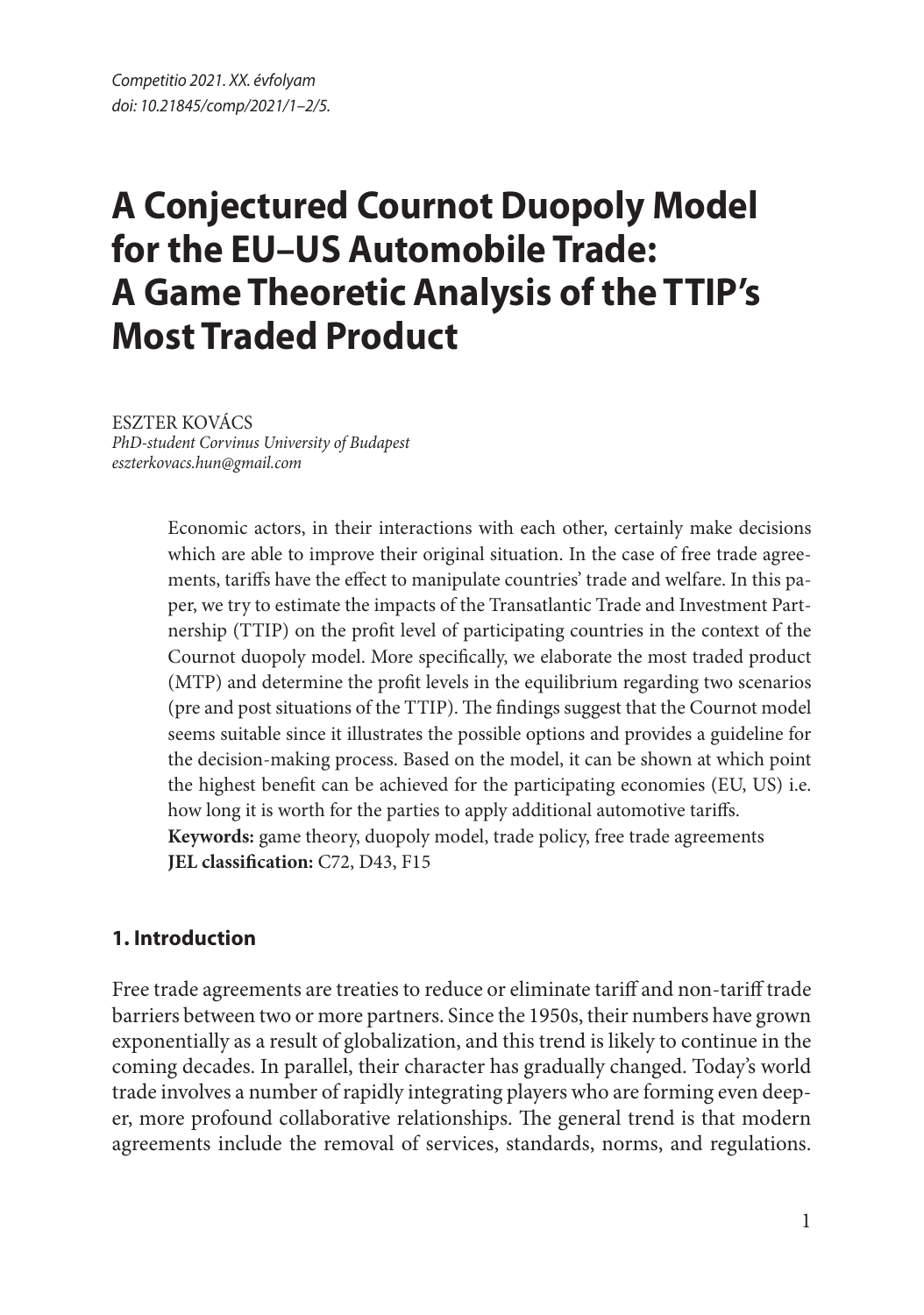Thus, exploring the relationship between trade agreements and their economic effects is an urgent issue.

The principal purpose of this paper is to illustrate the EU-US automotive trade and to analyse the impact of TTIP on the profit level of participants from a game theoretical perspective. The paper provides justification on whether the decision-making (autarky, or the conclusion of TTIP) brings a positive or negative end result to the participants. Understanding TTIP has been one of the most important foreign policy issues of the European Union and United States, but examining its effect on growth empirically with duopoly models is still an undiscovered area.

As a first step towards studying modern agreements and TTIP, the paper introduces the oligopolistic literature, and uses the Cournot duopoly model based on a non-repeated game and under perfect competition. It considers a simple setup with two trader economies. Cooperation between the parties during the game shall occur only because it is an individual interest of the players. Should the cooperation cease, such a decision would probably result in retaliation by the other party. In the game, we basically examine the competitive behaviour of individual parties, who, considering their circumstances (rules, possibilities), choose the best possible option available to them. (Markusen 2002, Kreps 2005, Kapás 2017)

The concept is rooted in interactions between economic actors. In their decisions, trading partners can form agreements, or maintain tariffs that divert profit to the internal market to the detriment of foreign trading partners. Strategies can only be maintained through repeated interactions, but strategy modification is allowed at any time. Application of customs is the outcome of a unilateral or multilateral decision, while cooperation is a multilateral choice. The goal of economic actors is to achieve welfare, so their decisions are made accordingly. Economic and/or geopolitical oriented choices are represented by reaction functions to identify equilibrium situations during the game, the optimal strategies of participants, and to determine potential gains and losses.

The remainder of this paper is classified as follows. Section 2 presents the evolution of modern free trade agreements (includes TTIP) and cooperation trends. Section 3 introduces stream literature of oligopolistic trade models. Section 4 sets up a conjectured Cournot model for examining the pre and post situations concerning the EU and the US. Section 5 provides the results under the two scenarios. Finally, Section 6 provides the conclusion.

#### **2. The evolution of modern free trade agreements**

The shift from traditional trade agreements to modern ones dates back to the 1990s. In the 2010s, however, trade negotiations reached another milestone. Forming of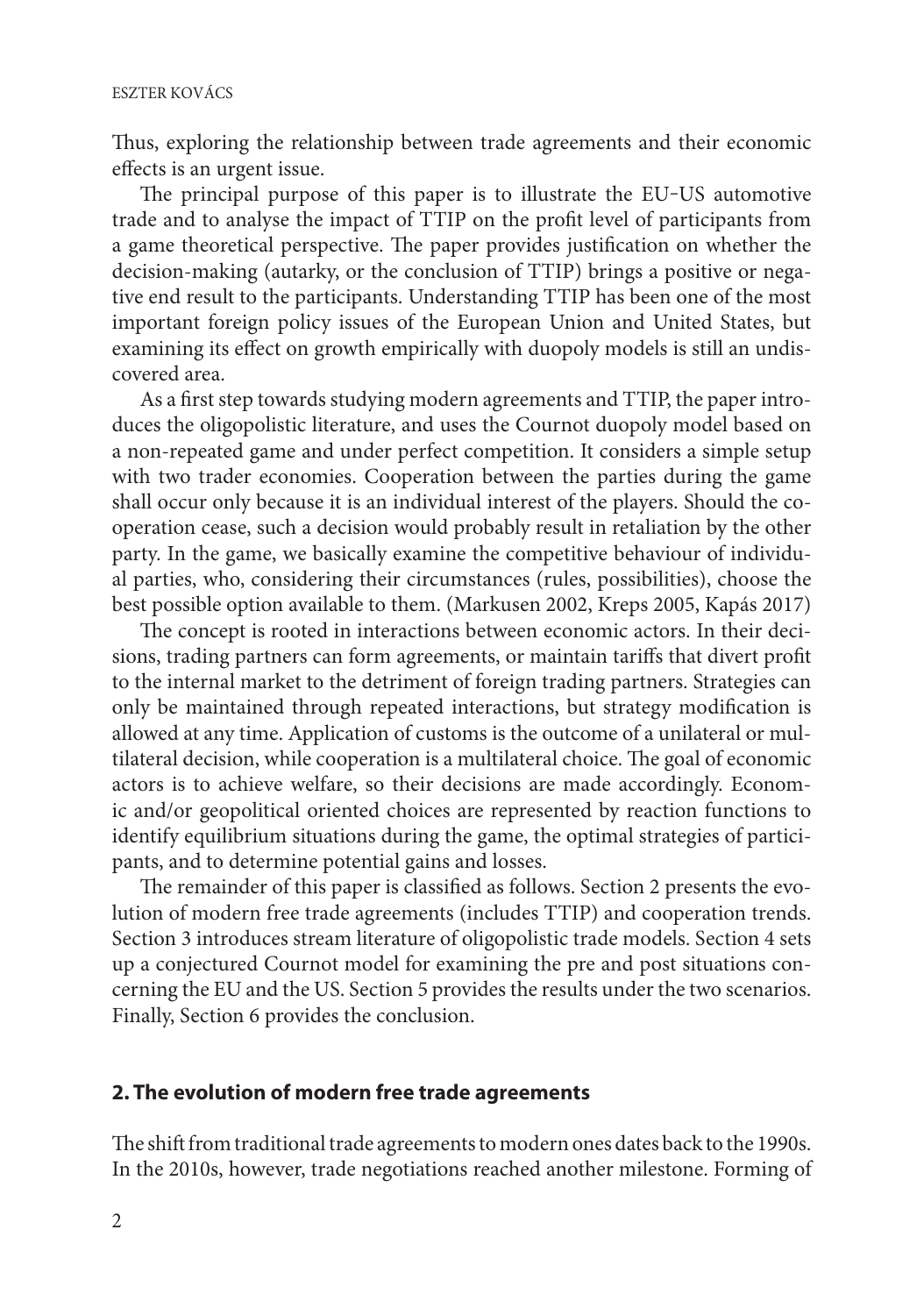deep and comprehensive trade agreements began (Figure 1), targeting not only trade and investment opportunities, but also global regulation. (Kutasi-Rezessy-Szijártó 2014) In addition to regional efforts, interregional concepts (TTIP, TPP) also appeared. The changing trade relations altered the nature of the conventions, leading to multi-sectoral liberalization and trade in goods. Investment Court System (ICS) or Investor State Dispute Settlement (ISDS), rule of origin (ROO), harmonization of law and standards, protection of intellectual property rights, competition law, or protection of state-owned firms are also part of modern free trade agreements. In some cases, the fight against corruption, environmental protection, or support for the SME sector also appears. Horn-Mavroidis-Sapir (2010) identify 52 such areas. (Appendix 1.) Of these, 18 key provisions contribute to market access and facilitate the operation of global value chains. (Baldwin 2006)



**Figure 1. Changes in political areas covered by free trade agreements Figure 1. Changes in political areas covered by free trade agreements**

Note: free trade agreements in force. *Note: free trade agreements in force.* Source: author's elaboration based on World Bank data (2021) *Source: author's elaboration based on World Bank data (2021)*

The most relevant trade agreements with a wide range of provisions have been negotiated over the last ten years. These include some agreements not yet signed (TTIP) or signed but not yet in force (RCEP, CETA). The existing agreements (JEFTA, CPTPP, USMCA) entered into force from 2018, which shows that they (TETTI, CTIP), CONCIL, entered the force from 2010, which shows that they are still immature, and many policy areas need to be restructured and clarified. The world's largest free trade agreement, the Regional Comprehensive Economic Partnership (RCEP), was signed in 2020 by 15 countries in Asia and Oceania, covering 38 percent of the world's nominal GDP in 2019. Among signatories, China has the largest share, accounting for 16 percent of total production. The  $\epsilon$  sun immature, and many poncy areas need to be restructured and clarined.  $\sim$  06 percent of total production. The United States–16 percent of total production. The United States–16 percent of total production. The United States–16 percent of the United States–16 percent of the United States–16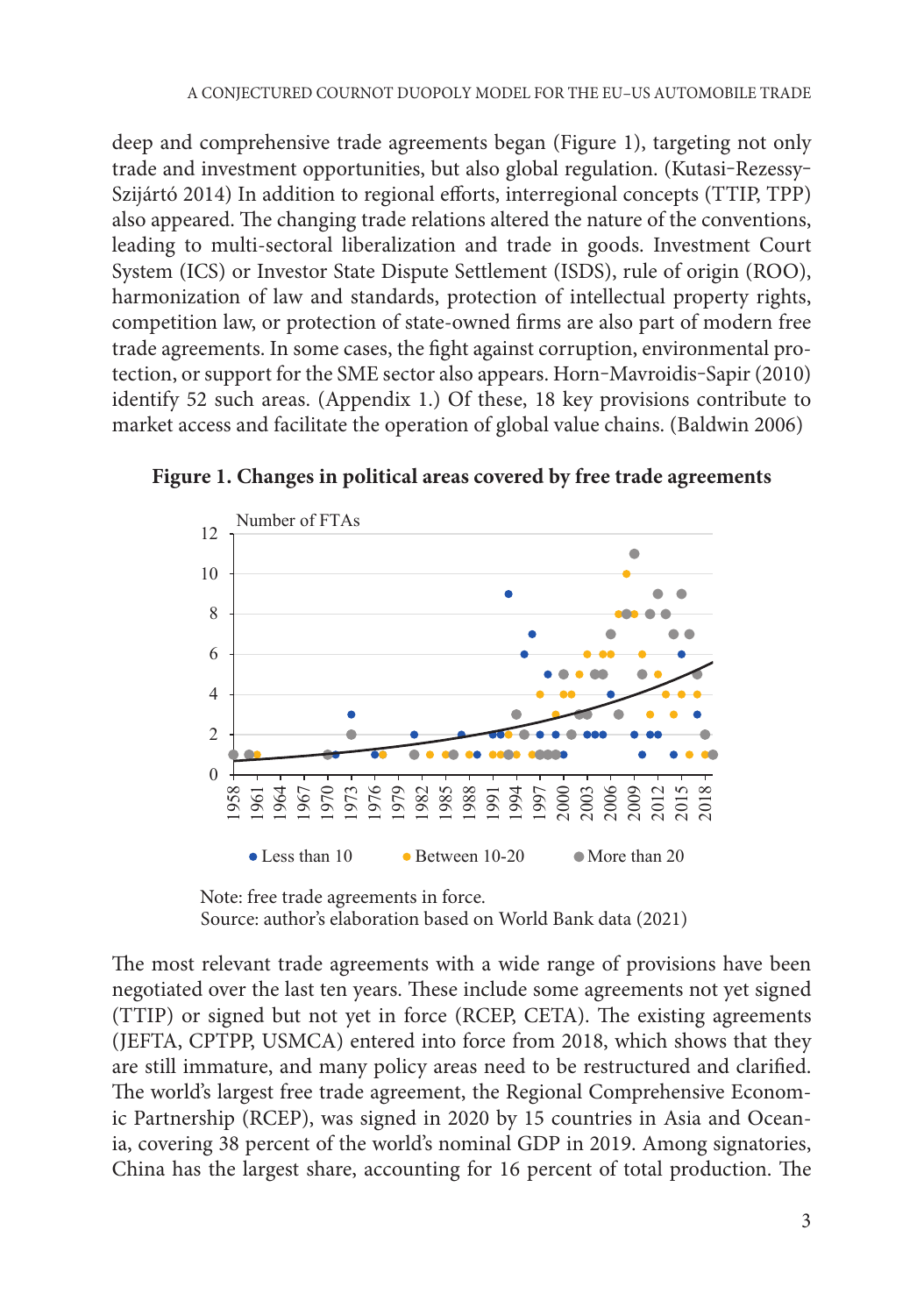United States–Mexico–Canada Agreement (USMCA), or NAFTA 2.0 was signed in 2018. The three member states have a 28 percent share of total output, of which the United States accounts for 24 percent. The most significant trade deal would have been the Transatlantic Trade and Investment Partnership (TTIP) negotiated between the United States and the European Union, but the US has withdrawn from the treaty. Their cooperation would have represented 42 percent of global production. In the Comprehensive and Progressive Agreement for Trans-Pacific Partnership (CPTPP), or TPP-11, among the seven participants, Japan accounts for six, Canada two, and Mexico 1 percent of global output. The significance of the Let any summarized they and Tradition I person of groom on pair the eigenment of the Comprehensive Economic and Trade Agreement (CETA) between Canada and the European Union lies in the fact that trade volume between the two markets has increased by 9.1 percent since it entered into force, and it appears that the participating economies complement each other. Finally, the European Union-Japan Economic Partnership Agreement (EPA) accounts for nearly one-third of global production and sets out a number of policy areas to boost their trade. (Figure 2) factor that the two markets has increased by  $\frac{1}{2}$  percent since it is expected by  $\frac{1}{2}$  percent since it is expected by  $\frac{1}{2}$  percent since it is expected by  $\frac{1}{2}$  percent since it is expected by  $\frac{1}{2}$ e European Omon hes in the fact that trade volume between the two marke



**Figure 2. Distribution of large economies in world GDP Figure 2. Distribution of large economies in world GDP**

 Note: based on nominal data, in parentheses the weight of countries in the world *Note: based on nominal data, in parentheses the weight of countries in the world GDP in 2019* GDP in 2019 Source: author's elaboration based on World Bank data (2021) *Source: author's elaboration based on World Bank data (2021)*

## *2.1 Transatlantic Trande and Investment Partnership* **2.1 Transatlantic Trande and Investment Partnership**

TTTP would have been one of the largest bilateral free trade agreements, covering TTTP would have been one of the largest bilateral free trade agreements, covering around 30 percent of world trade and 50 percent of global output, once fully ratiby the two particles will trump the two particles of growing the rest party in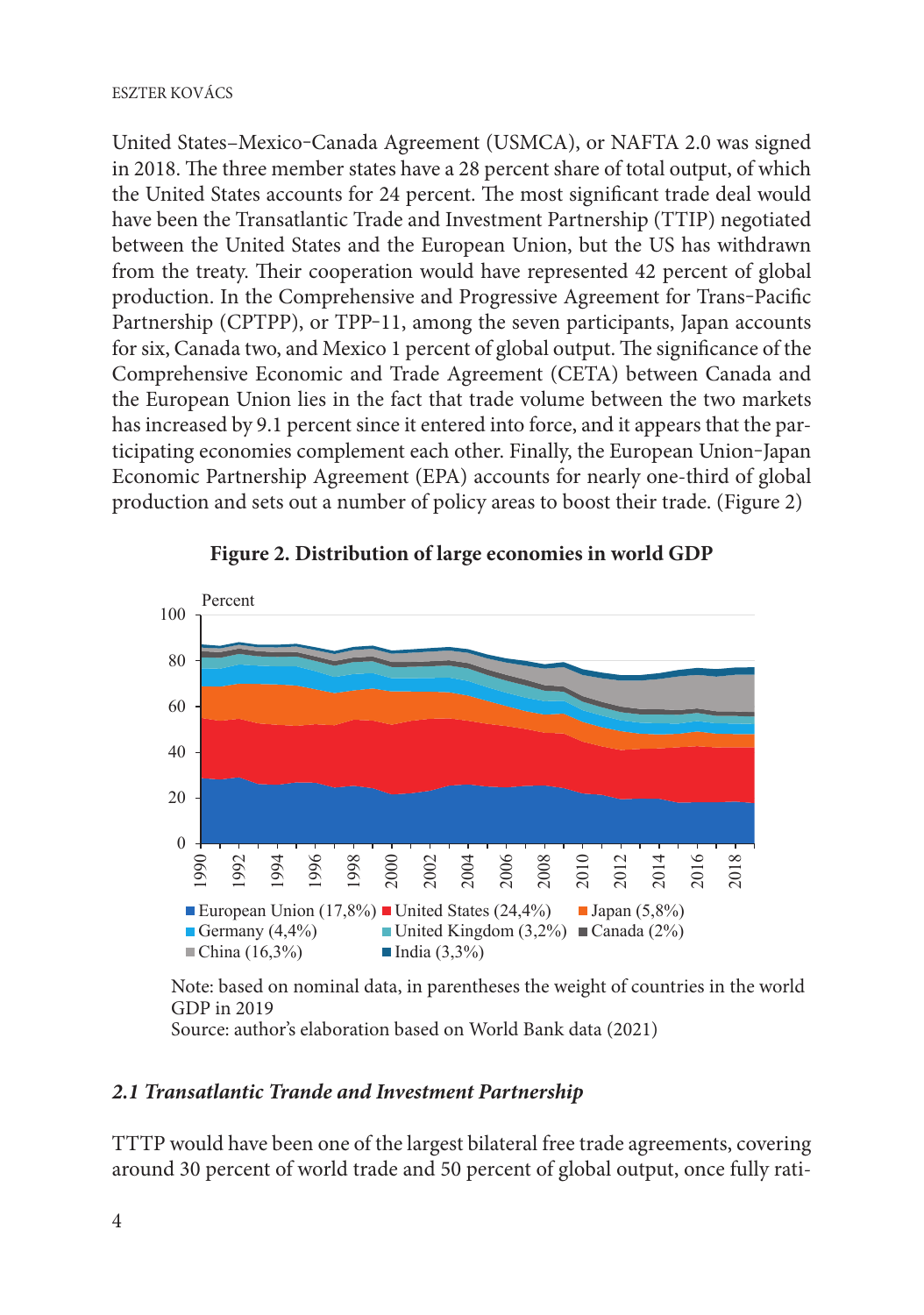fied by the two participants. President Trump expressed his willingness to reopen negotiations on the EU–US agreement in 2018, and the current Biden administration has not ruled it out, but so far no progress has been made on concluding the agreement. By bringing these economies together, the parties expect deeper cooperation and economic benefits. Once the negotiation process is completed and the agreement comes into force, it would strongly shape future global trends and foreign direct investments. The gains would come from lower commodity prices, greater product variety, technology transfer and higher productivity. (Felbermayr et al. 2013)

Regulatory changes may lead to additional tariffs levied on goods traded in some sectors (between 10 and 20 percent), compared to classical negotiations, where the average tariff level is only 4 percent. The additional growth effects would mean GDP growth of around 0.5 percent for the European Union's economy and 0.4 percent for the United States. This shows that the significance of TTIP relates more to the removal of non-tariff barriers (e.g., legislation, standards, licences) to economic benefits, and perhaps goes beyond these characteristics. This is now the biggest obstacle for activist groups and businesses who stand to lose in this process. (CEPR 2013)

The other impact is related to trade diversion, and this may be created by the European Union itself. Given the lack of internal trade barriers within the integration, significant intra-EU trade takes place within the region's borders. If the US removes tariff and non-tariff barriers, some EU trade would likely to be diverted to the US. The explanation would be as follows: Initially, EU countries trade with each other, but if a member state starts importing from the US, it reduces intra-EU trade, so trade creation becomes destructive for the EU. In addition, if the difference between the pre-and post-trade volumes is relatively large, the US will not be able to compensate the member states for the effects caused by trade diversion. (Felbermayr et al. 2013)

The two parties waged a tariff war during the period 2017-2019. Under the Trump administration, the US began to impose protective tariffs on steel and aluminum export products from the EU in 2017. As a result, the EU announced the intention to impose countervailing tariffs to the full list of US products submitted to the WTO to recover the amount lost. From 2019, the US (due to prohibited subsidies) has applied additional tariffs, among other actions, to aircraft parts and automotive products, and has amended its list of targeted products several times since then. In 2020, the EU levied digital taxes on a number of large US technology firms. In response, the US envisaged raising car import tariffs. The most favoured nation (MFN) principle has already been applied to a number of product groups, but the parties are currently imposing high tariffs on each other on those goods and services with the highest revenues. (European Parliament 2015)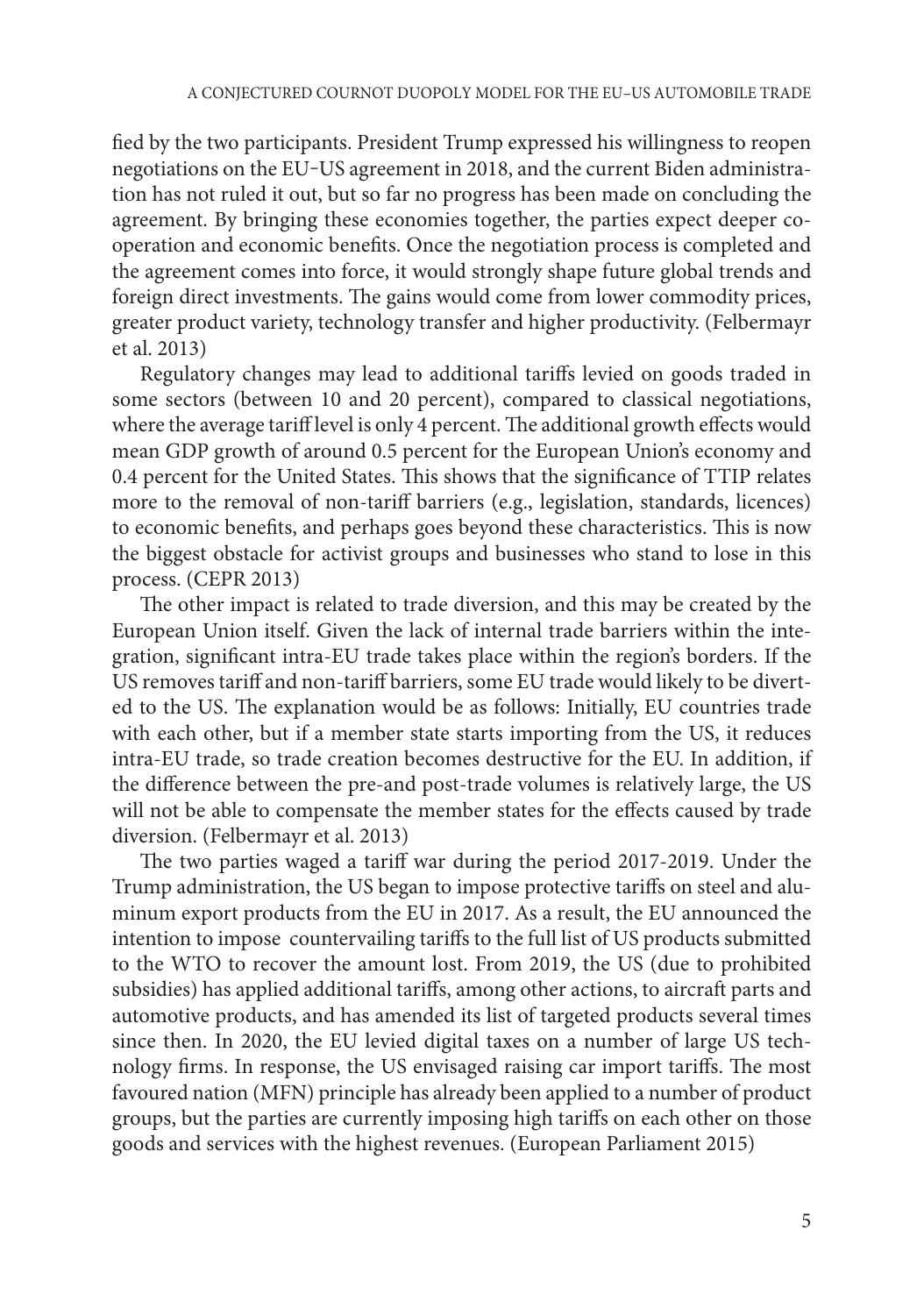### *2.2 EU‒US automobile trade*

From 2010 to 2020, export-import trends have not changed for the European Union and the United States. The most exported EU manufactured goods to the US were machinery and transport equipment (37 percent of total exports) and EU imports of machinery and vehicles from the US also have the highest share of total manufactured imports (38 percent of total imports), followed by chemicals and related products in 2020. Export and import ratios for the US are almost the same as for the EU. (Figure 3) The EU has a trade surplus with the US in the most traded product.

Regarding vehicle exports, the European Union accounts for around 12.5 percent of all vehicle imports from the United States, and around 18 percent of all exported cars to the US arrive from the EU. This is one of the rationales for launching the TTIP negotiations between the parties. At the same time, controversial issues have disappeared. These are connected to technical standards (gas emission, safety) and regulation harmonization (including greenhouse effect, fuel efficiency). (Canis-Lattanzio 2014)

Auto-related trade (motor cars and other motor vehicles principally designed for the transport of persons, including station wagons and race cars) accounts for around 7.2 percent of total trade in goods between the European Union and the United States. Concerning the annual automobile trade, 1 170 579 cars (worth about 32 990 million EUR) were exported from the EU to the US, while 297 541 cars (worth about 8 603 million EUR) were exported from the US to the EU in the average of 2018-2020. (Table 1)

| Descriptions<br>Economy |                                | Passenger car export |
|-------------------------|--------------------------------|----------------------|
|                         | Total value (million EUR)      | 32 990               |
| EU to US                | Quantity (units)               | 1 170 579            |
|                         | Average tariff level (percent) | 10                   |
|                         | Total value (million EUR)      | 8603                 |
| US to EU                | Quantity (units)               | 297 541              |
|                         | Average tariff level (percent) | 2.5                  |

**Table 1. EU‒US annual automobile trade in the average of 2018-2020**

Source: author's elaboration based on Eurostat data (2021)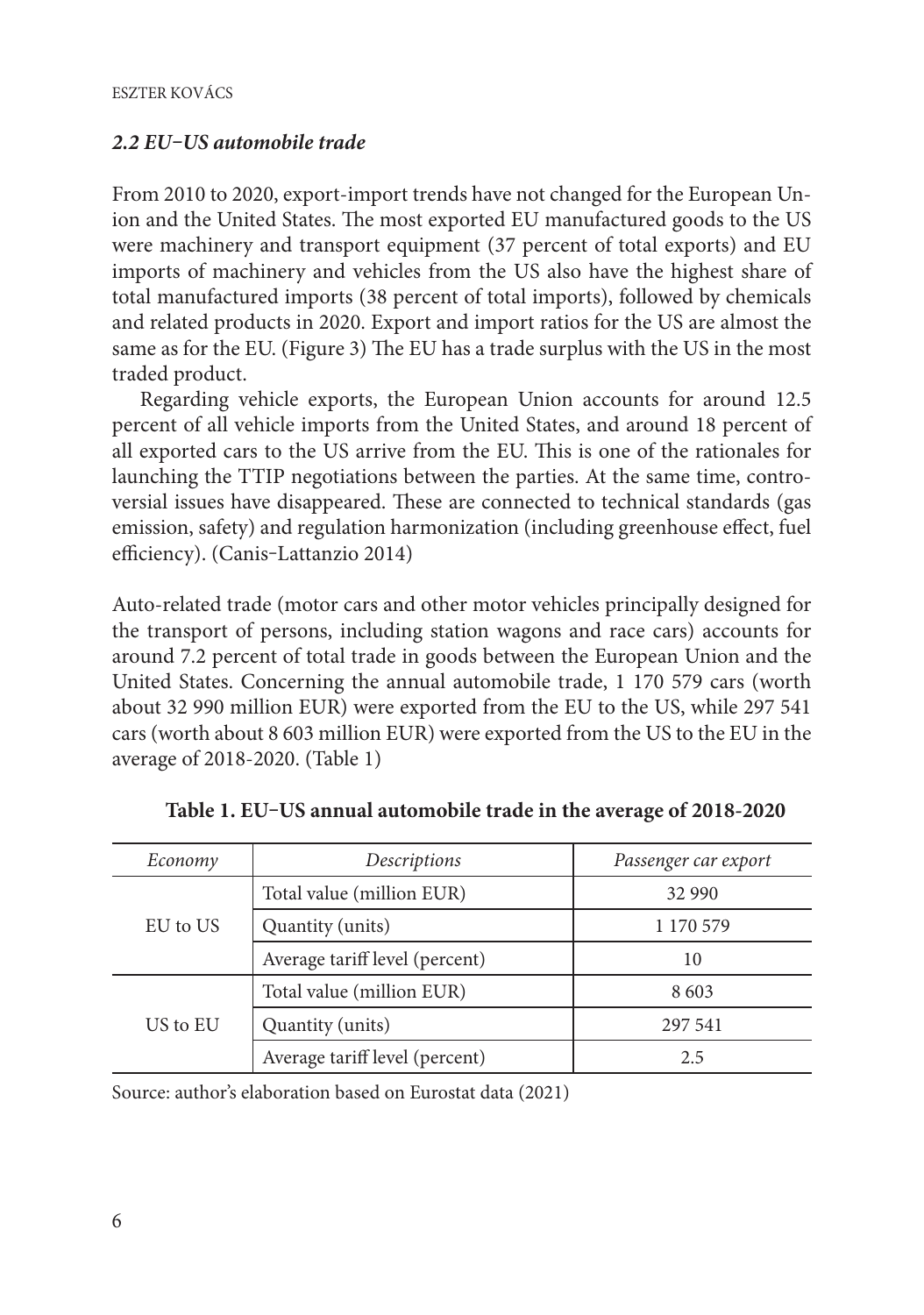

**Figure 3. EU‒US trade by product group**  $F = 3.5$  **FIUTE**  $\frac{1}{2}$ 

Commodities and transactions not classified elsewhere in the SITC

- Miscellaneous manufactured articles
- Machinery and transport equipment
- Manufactured goods classified chiefly by material
- Chemicals and related products, n.e.s.
- Animal and vegetable oils, fats and waxes
- Mineral fuels, lubricants and related materials
- Crude materials, inedible, except fuels
- Beverages and tobacco
- **Food and live animals**

 Note: based on nominal data *Note: based on nominal data* Source: author's elaboration based on Eurostat data (2021) *Source: author's elaboration based on Eurostat data (2021)*

#### **3. Literature review** Auto-related trade (motor cars and other motor vehicles principally designed for the

The following section addresses key literature that deals with the impact assessment of international trade agreements. Cost-benefit theories have appeared several times in relation to states. Integration theories draw attention to trade creation and trade diversion. (Palánkai 2011) In the economics of international transport of persons, including station wagons and race cars) accounts for around 7.2  $\pm$ The following section addresses key literature that deals with the impact assess-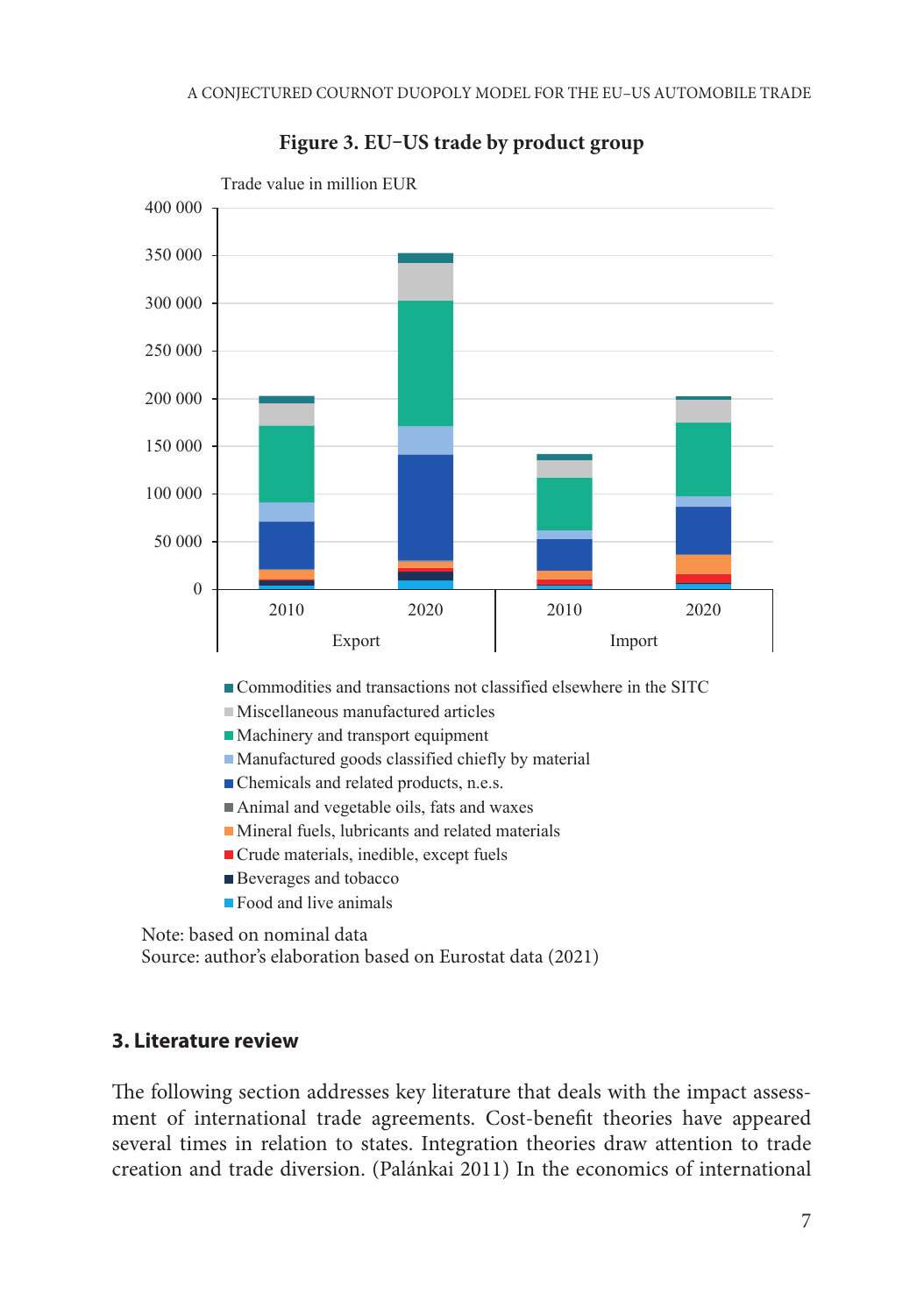#### ESZTER KOVÁCS

organizations, states can establish collaborations as profit-maximizing individuals. (Blahó 2004) Fratianni-Pattison (1982) and the functional approaches underline the marginal benefits and marginal costs of these agreements. The market theory analyses cartels and identifies their welfare-increasing, welfare-reducing effects at a national economic level. The realist school sees countries as individual competitors, which is a microeconomic approach, as states seek to maximize welfare in the international system.

#### *3.1 The impact assessment of free trade agreements*

Since the 1970s–80s, a comprehensive integration process has taken place in the world economy, encompassing micro- and macro-processes. In other words, the corporate, national, regional and global integration processes in the international trading system happen in parallel, and are intertwined. (Blahó 2004)

The literature generally distinguishes the regional economic integration levels according to the typology by Balassa (1961). In the case of a free trade area, tariffs and quotas within the zone are abolished, but customs duties and quotas are applied to outsiders. (EFTA, AFTA, NAFTA) The customs union does not apply customs duties and quotas within the zone, but defines a common external customs duty and foreign trade policy vis-à-vis outsiders. (EU–Turkey Customs Union) The common market liberalizes not only goods and services in the customs union, but also the flow of capital and labour. (MERCOSUR) In addition to the abolition of customs barriers, the single market includes the removal of non-tariff barriers. (EC) (Palánkai 2011) The economic and monetary union also accomplishes the unification and coordination of economic and monetary policies. (EMU)<sup>1</sup> Political union means raising power and legislation to a supranational level where a "supranational authority" can make decisions.

With the appreciation of regional economic integrations, there has been an increasing emphasis on assessing the benefits and costs they bring. Customs union theories are the first to analyse the links between free trade and the international division of labour. Within this framework, Viner (1950) considers trade creation to be a positive effect of the customs union, and even trade diversion to be a negative outcome of the customs union. Meade (1955) already highlights the impacts of production and consumption. As a result of cheaper imports, savings became higher, which increases consumption. He calls such an increase in imports trade expansion, and a change in the opposite direction trade contraction. The transportation costs of trade are identified by Samuelson (1952) in the iceberg trade

<sup>&</sup>lt;sup>1</sup> Economic Union is characterized by a certain level of harmonization with regard to economic policies (current EU), while in a Monetary Union, members adopt a common currency, as well as harmonize economic policies (EA).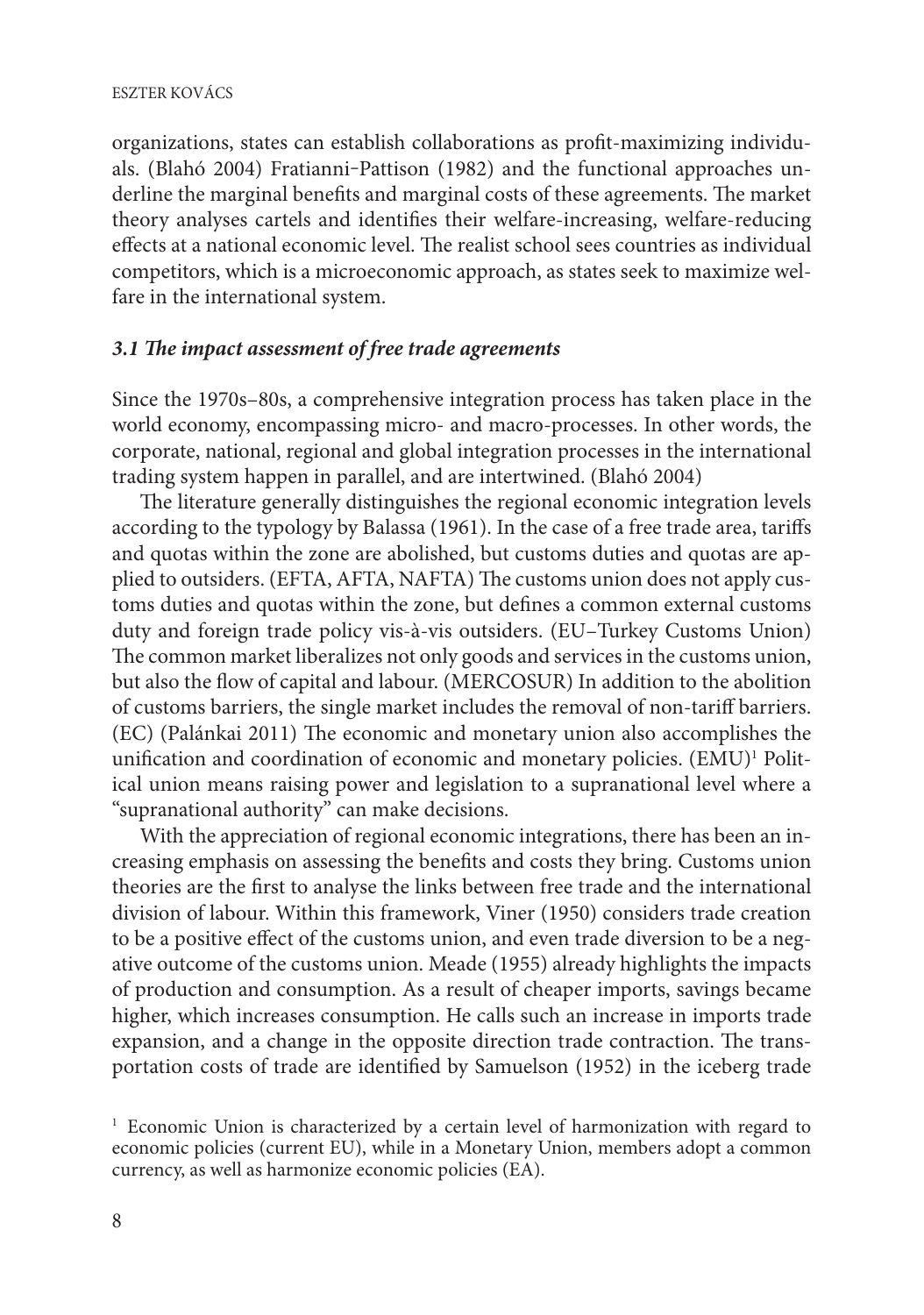cost metaphor, meaning that some of the profits 'melt' as the geographical distance increases.

Mainly two methodological approaches are used to illustrate the economic impacts of a trade negotiation: the computable general equilibrium (CGE) model and the structural gravity (SG) model. These models are regarded as basic instruments to calculate overall trade policy effects. The CGE model is based on the multi-sector model of general macroeconomics: household sector, government sector, and corporate sector. An explanation of the CGE model can be found in the following studies: Zalai (1998), Berden et al. (2009), Francois et al. (2013). These models use an elasticity-based estimation. For trade forecasts, price elasticity, trade elasticity, long-distance transport cost elasticity and tariff cost elasticity are usually calculated. In the model described by Arkolakis et al. (2012), a formula (consists of import share and trade elasticity) estimates the impact of trade growth on macroeconomic income. The structural gravity model application is based on a one-sector model. (Felbermayr et al. 2013) It can be used to estimate the cost burden of a given type of regulation for trade. The gravity model assumes that the economic size of the partner Player is decisive in trade.

In case of TTIP, CGE- and SG-based models are used to estimate the effects of the agreement. The most cited CEPR study by Francois et al. (2013) is based on a multi-sector and multi-regional CGE model. The CEPII study published by Fontagné et al. (2013) uses the CGE model called MIRAGE, also using the GTAP database. The Bertelsmann study by Felbermayr et al. (2013) explains that non-tariff barriers can be further broken down into those related to trade policy, other policies or natural constraints. The model based on one-sector SG model. The CESifo study by Aichele et al. (2014) uses a multi-sector, input-output gravity model. These studies find that GDP for both regions is expected to increase at around 0.0-1.82 percent. The Felbermayr study was considered excessive by the European Commission, which means the potential growth surplus remained essentially unchanged (0.0-0.5 percent).

#### *3.2 Game theory and oligopoly models*

Strategic options for trade policies have been explored in a game theory approach<sup>2</sup> by several authors who have regarded international markets as oligopolistic. The first trade wars analysis using a game theoretical model was introduced by Johnson (1953). Brander and Spencer (1984) dealt with domestic and foreign oligop-

<sup>2</sup> The basics of game theory and models can be found, among others the studies of Neumann -Morgenstein (1944), Olson (1965), Hardin (1968), Szép-Forgó (1974), Harsányi-Selten (1988), Ostrom (1990), Myerson (1997), Dixit (1984), Mészáros (2003), Simonovits (2007), Owen (2013), Molnár‒Szidarovszki (2010).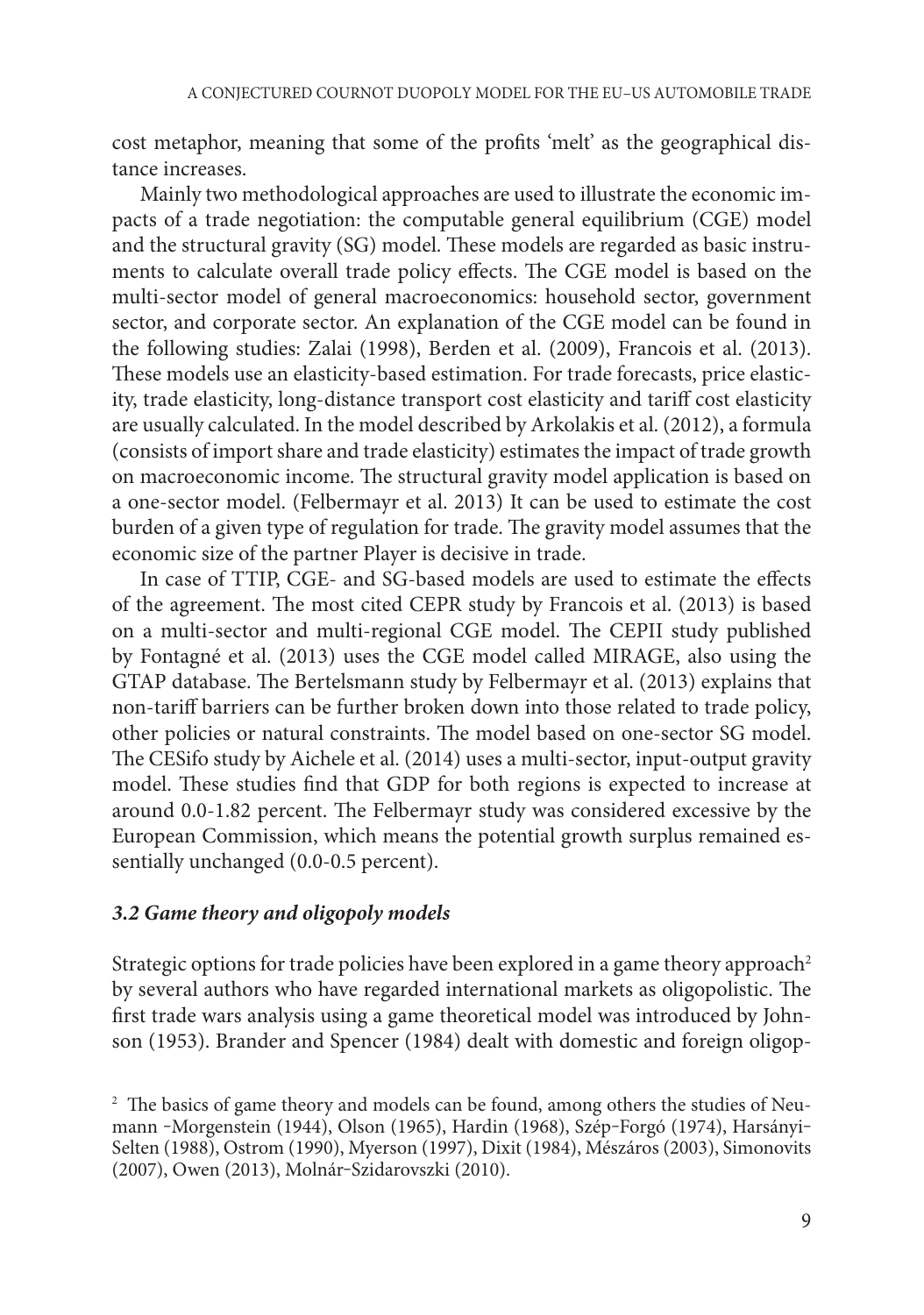oly competition and showed that through state subsidies, firms can make higher profits. Additionally, dynamic oligopoly commercial games have been researched by Dixit (1984), Eaton–Grossmann (1986), Helpman–Krugman (1989), Krugman–Obstfeld (1994), and Collie (1991).

The commonly used models that quantify trade agreements can be divided into two groups. Microeconomic models illustrate pre-and post-negotiation situations with micro-level profit analyses. These oligopoly models mostly generate the profit function with linear cost and revenue functions and then show the equilibrium output levels (reaction functions) with the first-order condition of optimization. Such analyses are addressed, for example, in the study of Bagwell–Staiger (2009), Zizzimos (2011), or Soegaard (2013), who use extended versions of the models of Brander–Spencer (1984), and Yi (1996). However, Jinji–Mizoguchi (2015) have already examined the effect of rules of origin and technology spill-over in their oligopolistic approach. They used a three-Player model to demonstrate the optimal choice of rules of origin when one party is required to import FDI at the time of concluding a trade agreement. Bond and Park (2002) note that in an infinitely repeated game, asymmetries between the economies make more difficult the conclusion of a trade negotiation, thus suggest a number of solutions containing the use of transfers between the players. Yu-Ter et al. (2004) investigate the policy and welfare effects of forming an economic region. Mrázová (2011) analyses the profit-shifting externality under oligopoly. Ossa (2015) considers the firm-delocation externality under monopolistic competition. Collie (2020) analyses the outcome of a trade war between two countries in a Cournot model and in a Bertrand model with differentiated products. The author highlights that, when the two countries are similar, both of them will be worse off in a trade war compared to when there is free trade, but the Player with the uncompetitive firm may win the trade war, if the asymmetries are large enough.

At the same time, while these oligopoly models investigate the trade relations mainly from a theoretical perspective, some of them describe empirical facts. Hollis (2003) explores the relationship between concentration, output and trade theory and finds that the higher the domestic concentration in an industry is compared to international concentration, the lower the domestic share of global GDP is and the smaller net exports are. Baggs and Brander (2006) developed a segmented market Cournot model to describe the trade liberalization effects on heterogenous firms in the case of the Canada-US Free Trade Agreement and found that Canadian (domestic) tariff reductions resulted in declining profits, while falling American (foreign) tariffs are associated with increasing profits.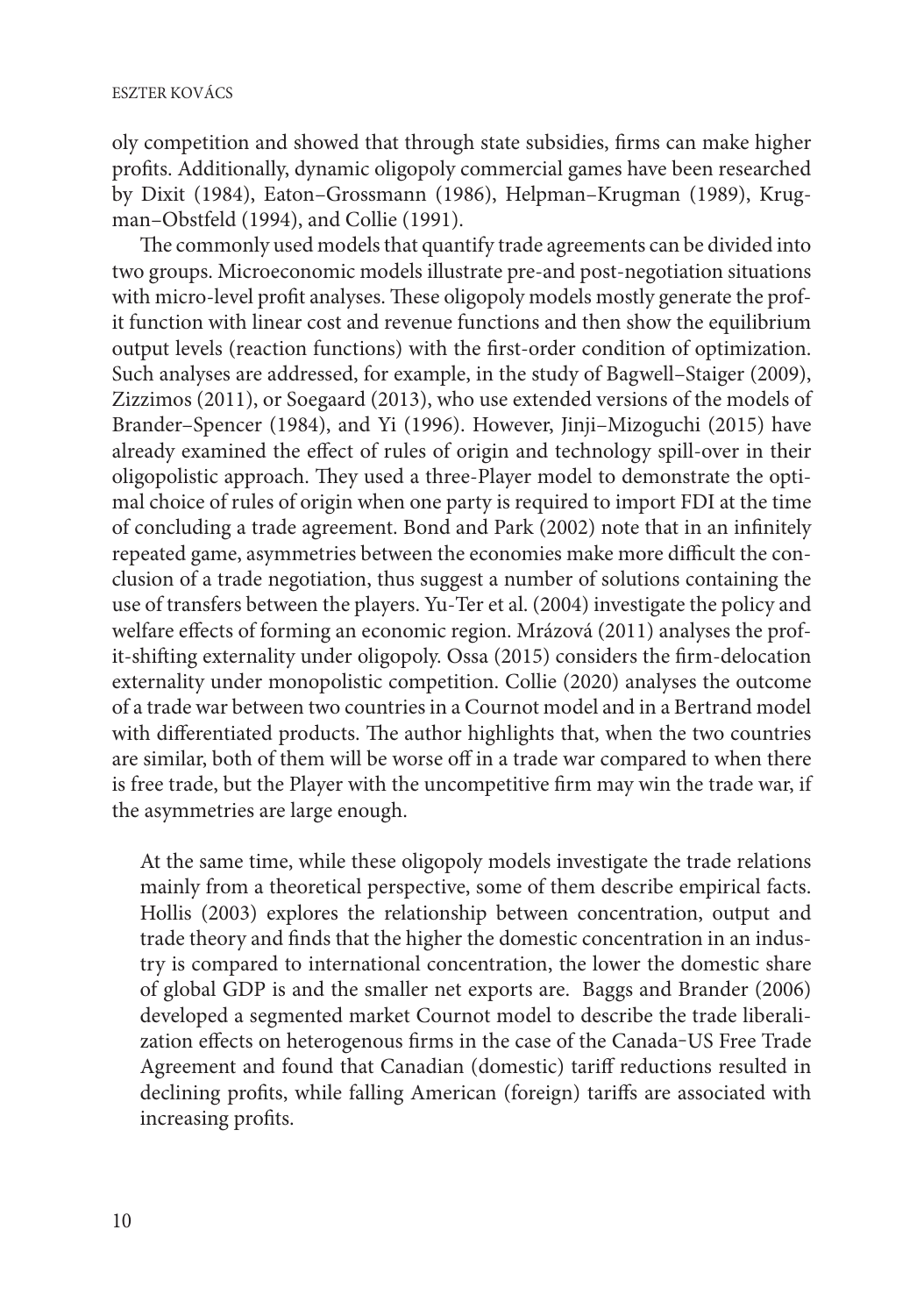#### **4. The model** compare the two scenarios, one for the pre-free trade agreement case agreement case agreement case and the other for the post-free trade agreement case. There are two economies (EU, US), who exports (EU, US), who exponent case  $\mathbb{E}[\mathbf{E}(\mathbf{X})]$

In this section, we apply a discrete 2-player Cournot duopoly game model, and compare the two scenarios, one for the pre-free trade agreement case and the other for the post-free trade agreement case. There are two economies (EU, US), who export passenger cars to each other. In the pre-agreement stage, they impose tariffs on the imported products, but after the free trade agreement, these regula-<br>tions are eliminated. (Figure 4) tions are eliminated. (Figure 4)

In this game, a perfect information game model can be captured, where play-<br>In this game, a perfect information game model can be captured, where play-In this gaine, a perfect information gaine moder can be captured, where pay<br>ers trade and compete with each other in a Cournot–Nash fashion. We assume that the EU and US determine the output level simutaneously for a year. Next, no have the ground of a determine the expansion embandance and year recent, i.e.  $\mu$ number of passenger cars in the average of 2017-2020 with the average price per number of passenger cars in the average of 2017-2020 with the average price per unit for the same time period. The export revenue functions show the relationship between the export number of passenger cars and the average price, while export cost functions are derived from the import number of passenger cars and tariff expenses. Finally, the players have an idea of the outcome of the game and are usually able to judge what the favorable strategy for them is, within a certain margin of error.



**Figure 4. Two-player trade relations**

Source: author's elaboration *Source: author's elaboration*

To set a game, we need to determine the players, strategies, and payoffs. In our case, we define the players as the European Union and the United States, with two situations and payoffs. (Table 2)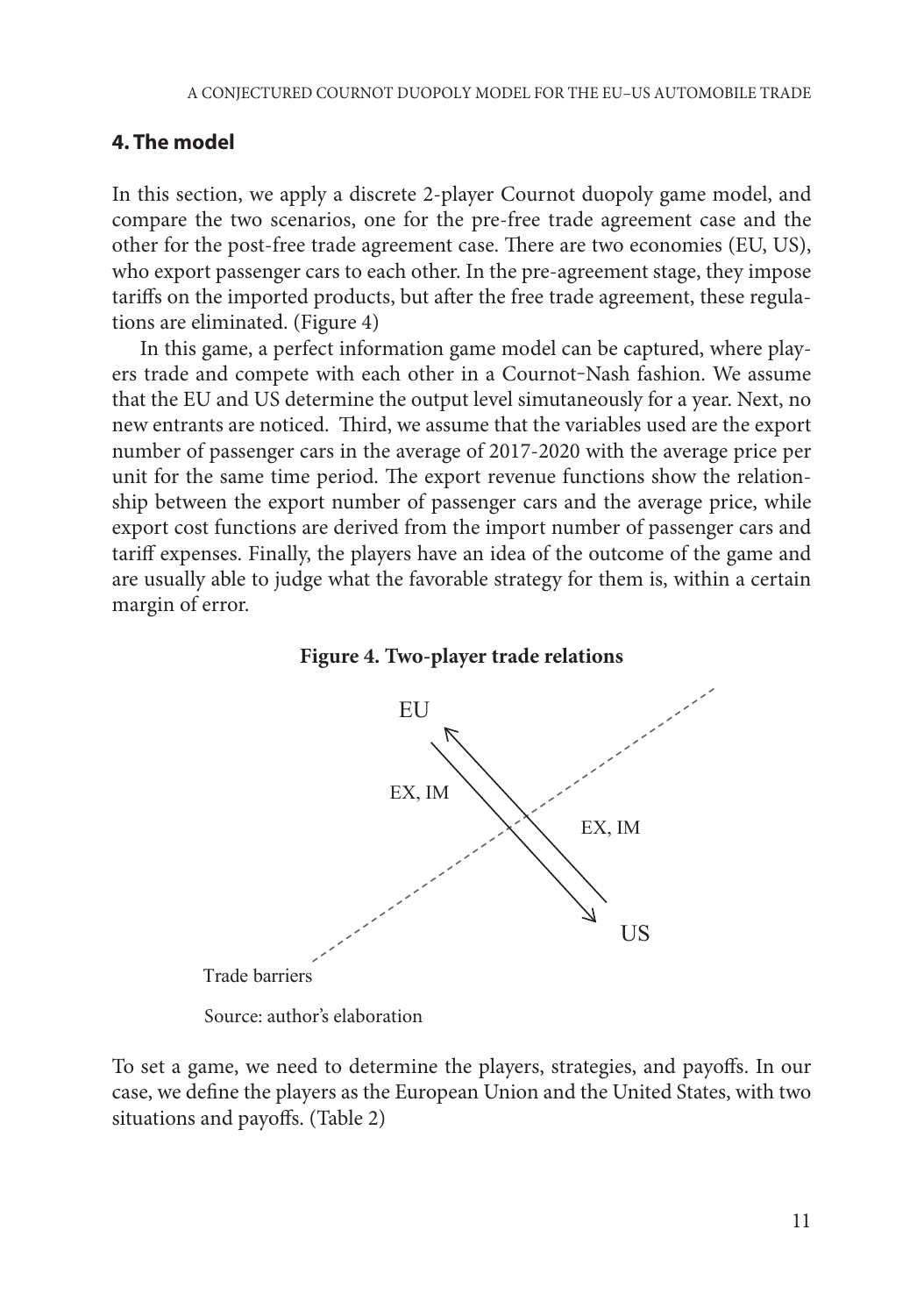ESZTER KOVÁCS  $\frac{1}{2}$ 

We assume that each player is a strategically rational individual in the game in<br> **Complete Strategies** which each decides its own quantity of goods intended for trade  $(\mathbb{R}^+ \cup \{0\})$ which each declies its own quantity of goods intended for trade  $(A \cup \{0\})$  simultaneously. According to Neumann–Morgenstein (1944), rational behavior must possess four properties.

*Completeness:* either M is preferred, L is preferred, or the individual is indifferent. L  $\prec M, M \prec L, L \sim M.$ 

*Transitivity:* assumes that preferences are consistent across any three options. If L  $\prec$ M and  $M \le N$ , then  $L \le N$ , and similarly for  $\sim$ .

*Continuity:* if  $L \le M \le N$ , then there exists a probability  $p \in [0,1]$ , such that  $pL + (1, 1)$  $-$  p)  $N \sim M$ .

*Independence:* if  $L \leq M$ , then for any N and  $p \in [0,1]$ ,  $pL + (1-p)N \leq pM + (1-p)$ N. **Table 2. A game model's elements**

| Players           | $i$ (1=EU, 2=US)                                                                                                    |
|-------------------|---------------------------------------------------------------------------------------------------------------------|
| <i>Strategies</i> | FTA formation or participants maintain status quo position,<br>these are the only two options for the participants. |
| Payoffs           | Profit and welfare of players from trade                                                                            |

**Table 2. A game model's elements** 

Source: author's elaboration *Payoffs* Profit and welfare of players from trade

The cooperation between the European Union and the United States can be seen as a discrete, perfect information (relating automotive trade, the draft agreement contains all necessary details) Cournot duopoly trade game model, which is an  $\tilde{f}$ extended framework for determining the economic effects of TTIP. The actors eliminate tariff rates between them, which has an influence on their profit levels. Due to the nature of the agreement, appearance of new entrants is not typical, so this is ignored in the model. The actors export passenger cars to each other, within the automotive industry. Further similar other market structures, they seek to minimize cost and maximize profit. *Source: author's elaboration* The cooperation between the European Union and the United States can be seen as eliminate tariff rates between them, which has an influence on their profit levels. and cooperation between the Laropean Union and the United States can be seen as a discrete, perfect information (relating automotive trade, the draft agreement extended framework for determining the economic effects of 1 infl. The actors

Regarding the structure of the model, the Cournot-Nash equilibrium situation regarding the structure.

The linear inverse export revenue function for the passenger cars in Player i:

$$
ex p_i(R) = a_i - b_i Q, Q = q_1 + q_2 \tag{1}
$$

0 and  $c_i \ge 0$  are constants, and  $q_1$ ;  $q_2$  can be different, or equal. Finally,  $t_1 = c_2$  and where  $p_i$  is the average car price, and  $q_i$  is the export passenger car quantity,  $a_i, b_i$  >  $t_2 = c_1$ .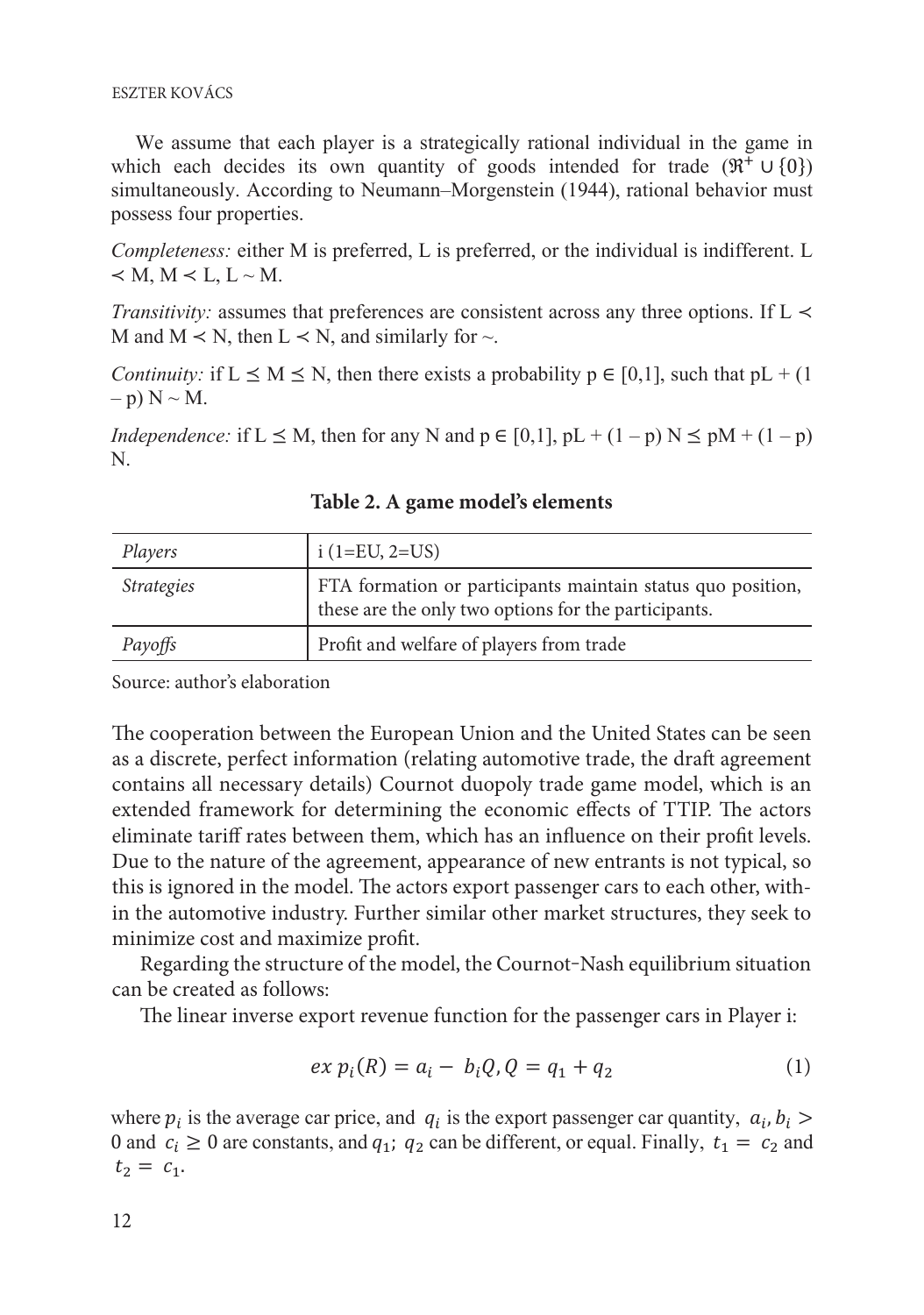**Figure 5. The export revenue function in the duopoly model Figure 5. The export revenue function in the duopoly model**



Player 's profit function can be derived from the total export revenue function (Figure 5) minus the total export cost function, which is given by:  $\mathbf{P}$ 

$$
ex R_1^t = p_1 q_1^3 \tag{2}
$$

$$
ex C_1^t = c_1 q_1,\tag{3}
$$

where  $a_1$  notes a coefficient of  $q_1$  variable, while  $t = PRE, POST$  illustrates the situation before and after the conclusion of the free trade agreement. The total cost to where  $u_1$  holes a coefficient of  $q_1$  variable, while  $t = F\Lambda E$ ,  $FOSI$  inustrates the situation before and after the conclusion of the free trade agreement. The total cost to Player 1 of exporting  $q_1$  units is  $c_1q_1$  (imposed tariff by Player 2 for  $q_1$ ). Tariff levels rayer 1 or exporting  $q_1$  units is  $c_1q_1$  (in posed tariff by 1 layer 2 for  $q_1$ ). Tariff<br>are eliminated in the examined post free trade agreement period. are eliminated in the examined post free trade agreement period.

The payoff of each economic actor is determined by its own strategy and The payoff of each economic actor is determined by its own strategy and that of<br>the other participants, so the payoff function of Player can be matched by its ex-<br>nort profit function: port profit function: The payoff of each economic actor is determined by its own strategy and that of<br>the other participants, so the payoff function of Player, can be matched by its ex Port profit function:<br>
<u>Player</u> 2 for 11 (in possible by Player 2 for 1). The player 2 for 10 for 10 for 10 for 10 for 10 for 10 for 10 for 10 for 10 for 10 for 10 for 10 for 10 for 10 for 10 for 10 for 10 for 10 for 10 fo

$$
ex\ \pi_1^t\ = R_1^t - \ C_1^t \tag{4}
$$

For determining the Player 1's best response function, we regard to  $q_2$  as a given export  $\ddot{\theta}$ quantity of Player 2. If  $q_2 = 0$ , then  $ex \pi_1^t = (a - c_1 - q_1)q_1$  and maximum profit of Player 1 is  $q_1 = (a - c)/2$ . As export output of Player 2 increases, the Player 1's profit decreases, because more output results in a lower market price.

<sup>&</sup>lt;sup>3</sup> *b* coefficient is included in  $q_1$  and  $q_2$  quantities.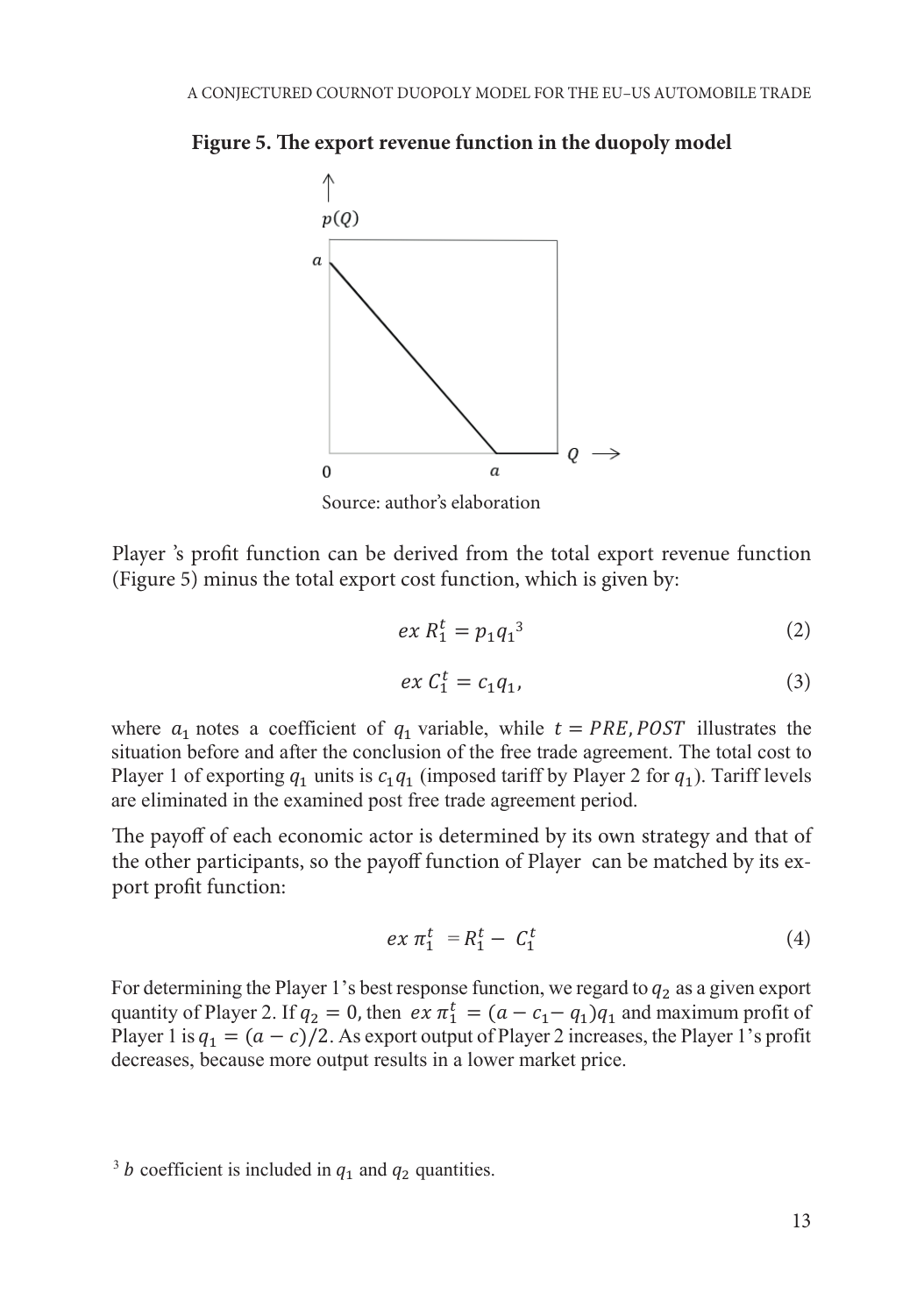

**Figure 6. Player 1's profit function, given Player 2's export output Figure 6. Player 1's profit function, given Player 2's export output**

Source: author's elaboration *Source: author's elaboration*

The profit functions of Player 1 and Player 2 are based on the first-order condition of optimization: optimization:  $\mathcal{L}_{\text{P}}$ The profit functions of Player  $P$  and Player 2 are based on the first-order conditions on the first-order conditions of Player conditions of Player conditions of Player conditions of Player conditions of Player condition  $\sum_{i=1}^{n}$ The profit functions of Player 1 and Player 2 are based on the first-order condition of optimization.

$$
\frac{\partial \, ex \, \pi_1^t}{\partial q_1} = (q_1 - a - q_2 - c_1) q_1 = 0 \tag{5}
$$

$$
\frac{\partial \, ex \, \pi_2^t}{\partial q_2} = (q_2 - a - q_1 - c_2) q_2 = 0 \tag{6}
$$

The reaction functions of Player 1 and Player 2 are thus: The reaction functions of Player 1 and Player 2 are thus:

$$
r_1(q_2) = \frac{a - q_2 - c_1}{2} \tag{7}
$$

$$
r_2(q_1) = \frac{a - q_1 - c_2}{2} \tag{8}
$$

The intersection of countries' reaction functions determines the Cournot-Nash equilibrium situation, which illustrates the quantities where the greatest profit can be<br>cohieved ( $\sigma^*$  is the heat reaction to  $\sigma^*$  and  $\sigma^*$  is the heat response to  $\sigma^*$ ). (Eiguna 7) achieved ( $q_1^*$  is the best reaction to  $q_2^*$ , and  $q_2^*$  is the best response to  $q_1^*$ ). (Figure 7). The intersection of countries' reaction functions determines the Cournot-Nash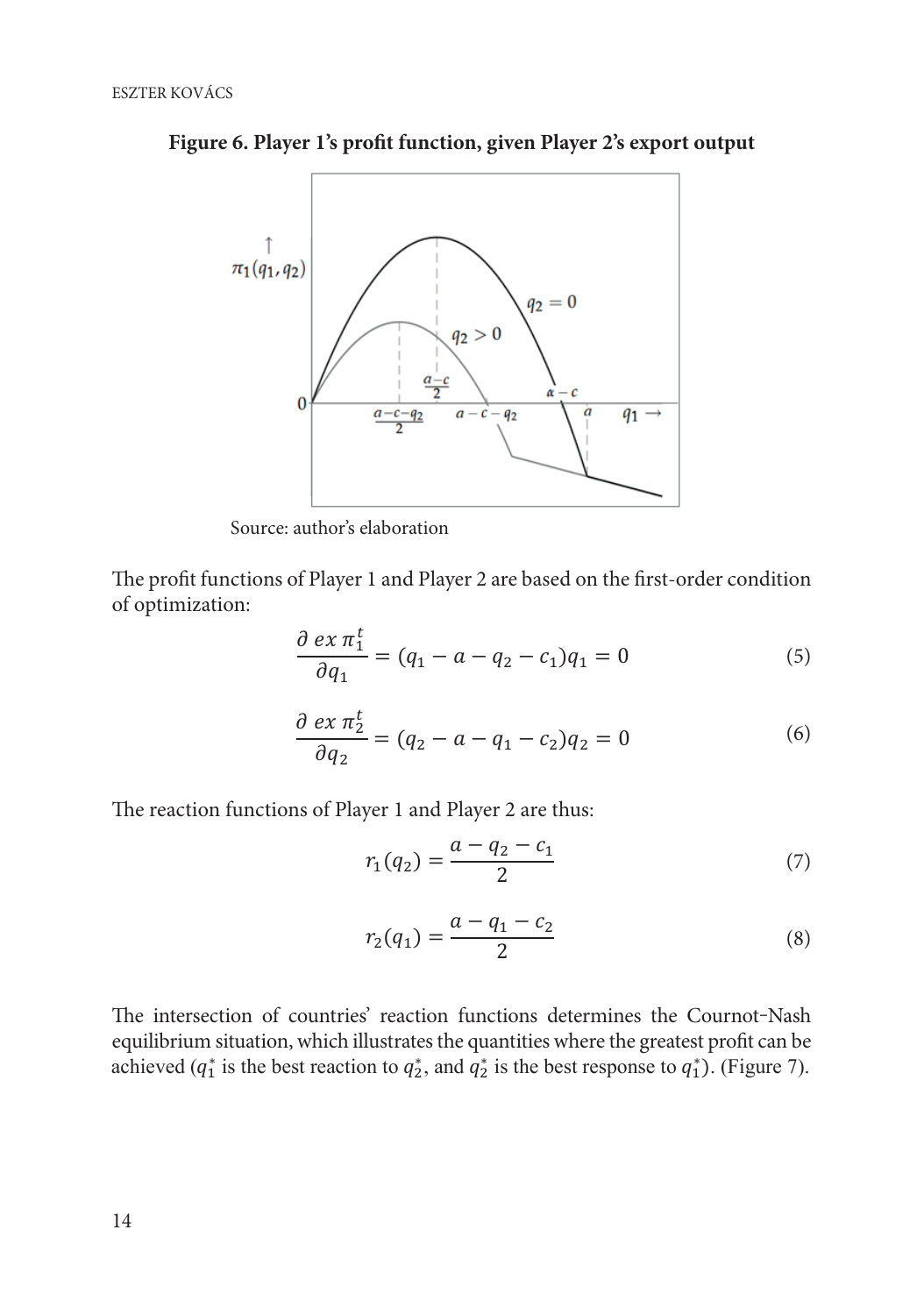



#### **5. Results**

In this section, the paper presents the empirical results of EU‒US most traded In this section, the paper presents the empirical results of EU‒US most traded product for two scenarios under the linear Cournot trade model. The Cournot product for two scenarios under the linear Cournot trade model. The Cournot model model was chosen for this situation, as its assumptions fit well the automobile situation of the EU-US. Specifications of the Cournot model are the simultaneous decision-making process and perfect information. In our trade game, the players seek to maximize their profit levels. Two scenarios have been examined to choose the best strategy for each economy. At the same time, these results are compared the original profit solution.<br>The original profit solution.  $p_{\text{max}}$  process and perfect information. In our trade game, the players

ne original profit solution.<br>Transatlantic bilateral trade determines European and American trade relations. The elimination of barriers will lead to an increase in EU-US trade and the competitiveness of these economies' firms. isauanue bhateral trade

Game theory has been widely applied to illustrate the decision-making process among participants, in which one players' decision influence the others' decision. Considering the strategic move of players, a decision tree can depict the possible  $\alpha$ options and the best payoff. The cheory has been which applied to mustrate the decision-making process

*Fig. 3* The revenues and costs are obtained for each economy in the two different periods *(PRE, POST)*. After the cooperation, we calculated zero tariff levels. Applying the Cournot model, we determine the export revenue and cost functions. (Figure 7) revenues and costs are obtained for each economy in the two different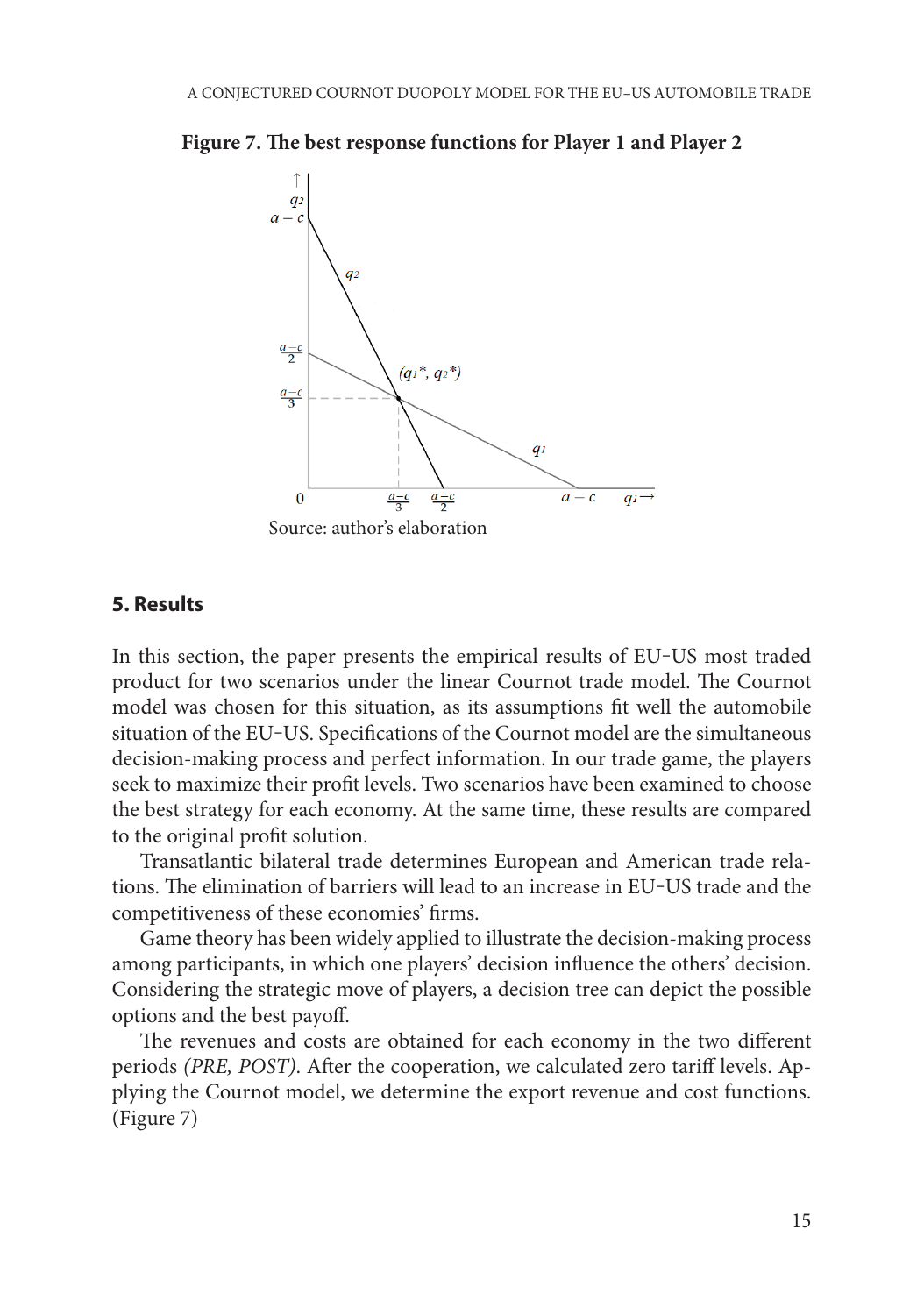|    |             | Original solution              | Cournot model                                                                 |
|----|-------------|--------------------------------|-------------------------------------------------------------------------------|
| EU | PRE         | $ex R_1^{PRE} = 0.0281826q_1$  | $ex R_1^{PRE} = -0.00000004815q_2^2 + 0.0845479q_2$<br>$-0,00000004815q_1q_2$ |
|    |             | $ex C_1^{PRE} = 0.0007046q_1$  | $ex C_1^{PRE} = 0,0007046q_1$                                                 |
|    | <b>POST</b> | $ex R_1^{POST} = 0.0281826q_1$ | $ex R_1^{PRE} = -0.00000004815q_2^2 + 0.0930027q_2$<br>$-0.00000004815q_1q_2$ |
|    |             | $ex C_1^{POST} = 0q_1$         | $ex C_1^{POST} = 0a_1$                                                        |
| US | PRE         | $ex R_2^{PRE} = 0.0289137q_1$  | $ex R_2^{PRE} = -0.00000019435_2^2 + 0.0867410q_2$<br>$-0,00000019435q_1q_2$  |
|    |             | $ex C_2^{PRE} = 0.0028914q_1$  | $ex C_2^{PRE} = 0.0028914q_1$                                                 |
|    | <b>POST</b> | $ex R_2^{POST} = 0.0289137q_1$ | $ex R_2^{PRE} = -0.00000019435q_2^2 + 0.0954151q_2$<br>$-0,00000019435q_1q_2$ |
|    |             | $ex C_2^{POST} = 0q_2$         | $ex C_2^{POST} = 0q_2$                                                        |

#### **Table 3. Pre and post FTA revenue and cost functions for passenger Table 3. Pre and post FTA revenue and cost functions for passenger cars under cars under original solution and the Cournot model original solution and the Cournot model**  $\frac{1}{2}$ Pre and post FTA revenue and cost functions for passenger als under original solution and the Cournot model

Source: author's elaboration *Source: author's elaboration*

The best response functions (BRFs) are paired according to scenarios and derived from the equations of Table 3. The analysis uses a simultaneous equations method for solving the BRFs. (Table 4)  $\mathbf{f}$  the equations of Table 3. The analysis uses a simultaneous equations method for  $\mathbf{f}$ The best response functions

| EU | Pre FTA  | $r_1^{PRE}(q_2) = \frac{0.0845479 - 0.0007046}{0.00000009630} - 0.5q_2$ |
|----|----------|-------------------------------------------------------------------------|
|    | Post FTA | $r_1^{POST}(q_2) = \frac{0.0930027}{0.00000009630} - 0.5q_2$            |
| US | Pre FTA  | $r_2^{PRE}(q_1) = \frac{0.0867410 - 0.0028914}{0.00000038870} - 0.5q_1$ |
|    | Post FTA | $r_2^{POST}(q_1) = \frac{0.0954151}{0.00000038870} - 0.5q_1$            |

Source: author's elaboration Post FTA 2 *Source: author's elaboration*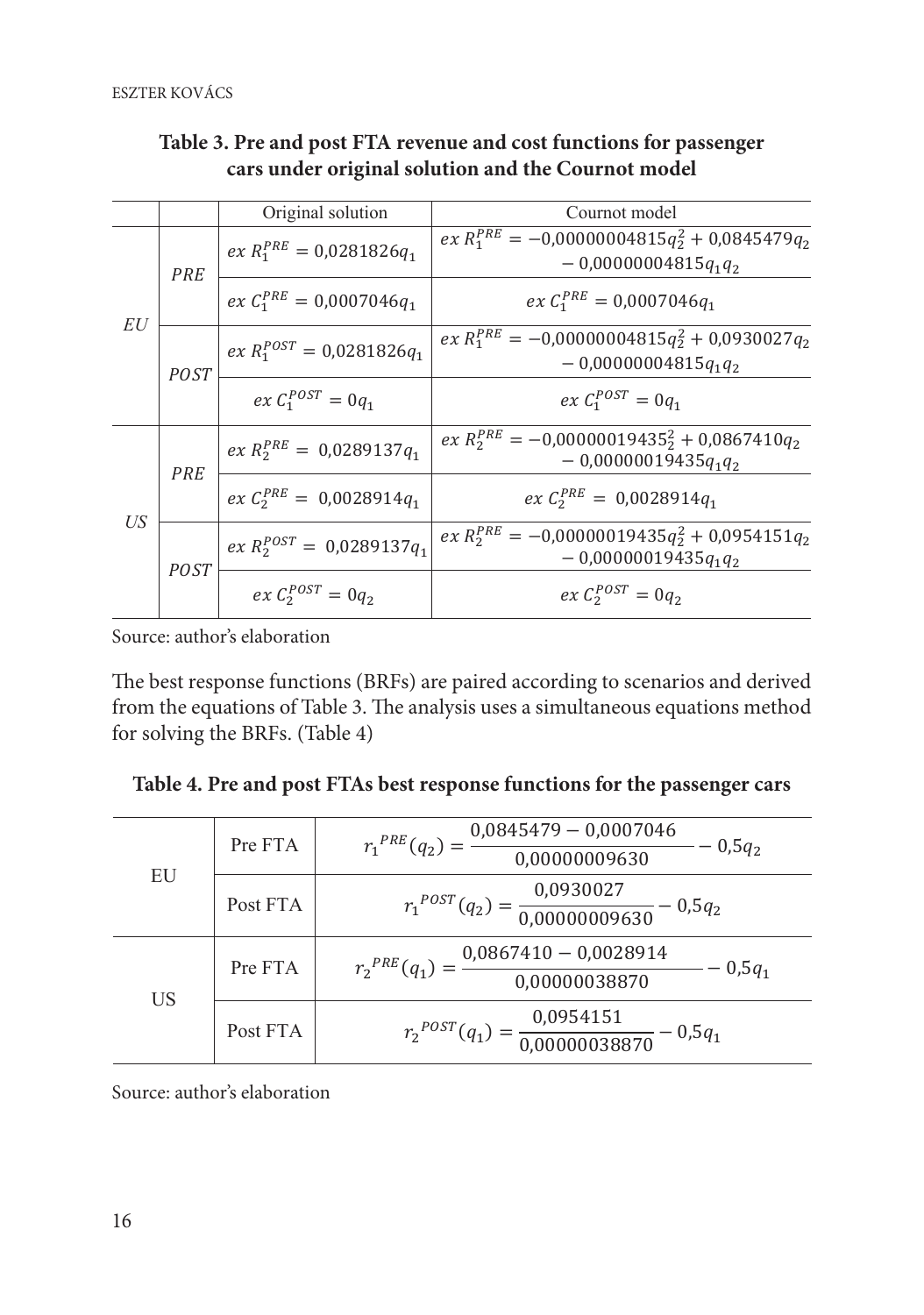Finally, the quanties from the best resonse functions are used to obtain the optimal profits. Similar steps have been applied to solve each profit function. The outcome of the estimations can be seen in Table 5.





Source: author's elaboration

The values show that TTIP results in a higher benefit for all the players compared to the preexisting situation, both under the original situation and the Cournot solution. Total profit of the two economies accounts for 66 465 million EUR before the TTIP, while this value rises to 80 304 million EUR after the agreement in the Cournot solution.

The European Comission's impact assessment report noted the economic potential in EU-US auto-related trade in the case of the elimination of tariff and non-tariff barriers. The study calls attention to the ambitious outcome, the estimore tarm barriers. The state east attention to the ambitroas battering, the estimated increase in automotive trade would more than a third of the total estimated inated increase in automotive trade would more than a time of the total estimated increase with TTIP. (European Parliament 2015) barriers with the study calls at the ambitious outcome, the ambitious outcome, the estimated increase increase increase increase in  $\sim$ 

Our results are in line with the EC's calculation, but to gain a better insight, future research should consider other factors, such as NTBs on trade patterns.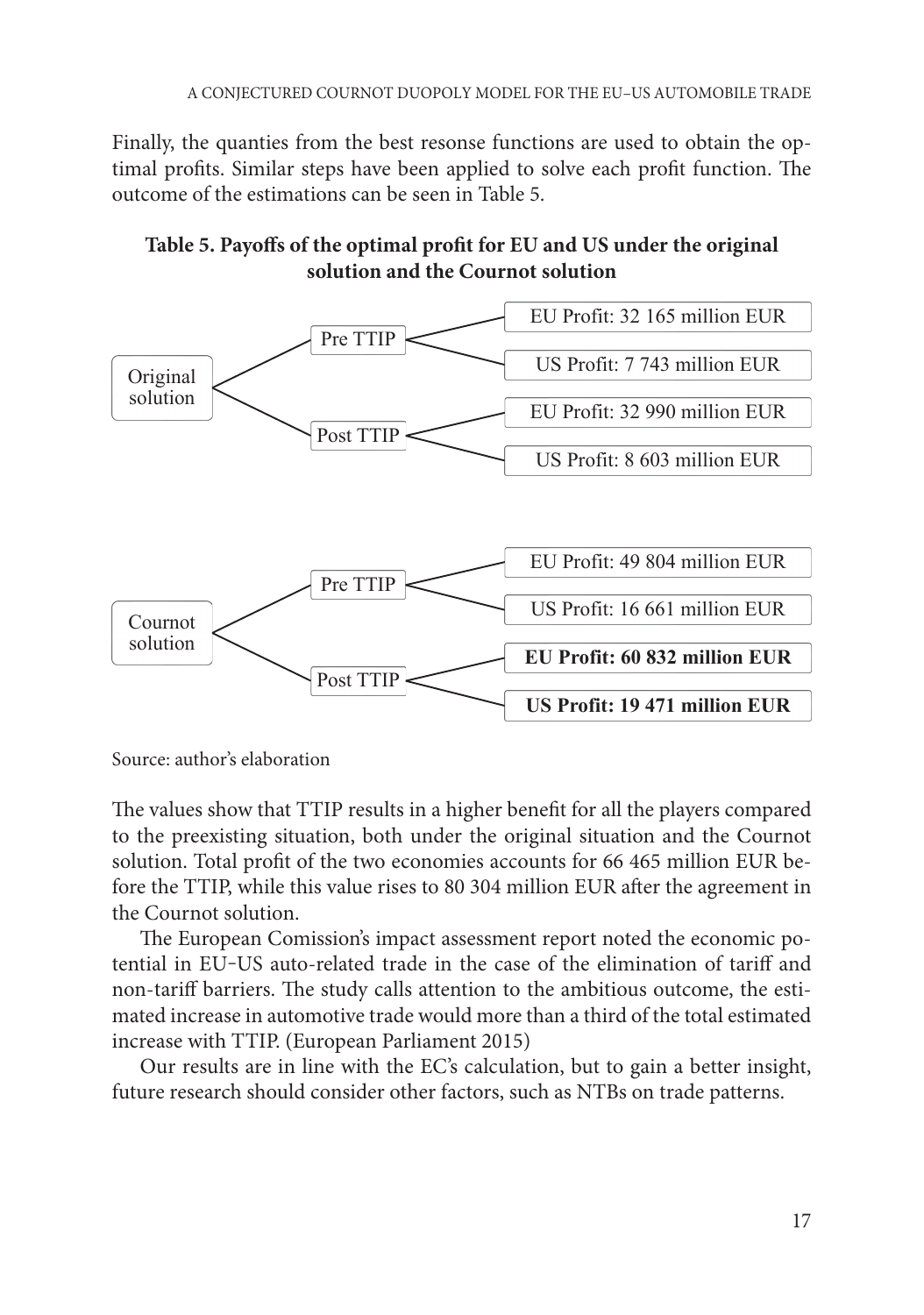#### **6. Conclusion**

The resurgence of modern free trade agreements since the 2010s has led to many studies regarding their impacts. This paper used the Cournot model to analyse the economic impacts of TTIP on the European Union and profit for the United States.

In contrast to previous studies, it was shown that the model can determine the effects on a macroeconomic level when different quantities and prices are used. The Cournot duopoly game model presents a simultaneous decision-making process under perfect information. We first determined all the two participants' profit functions, then the best response functions. Table 5. illustrates the options for all the payoffs. Using the Cournot-Nash equilibrium, the optimal profit level in the case of two scenarios was determined. From these scenarios, it is possible to select the best strategy for each Player and for both of them combined.

We assumed that the cooperation among the economies happens within new entrants to the agreement.

 Our results are as follows: (1) post-FTAs situations show constant export output in the model; (2) the tariff elimination () in Player 2 will raise the Player 1's profit level from its pre-FTAs level (the positive profitability are true also in case of Player 2); (3) trade liberalization will improve the profit level of both economies if within the regions will higher profit from export output compared tariff income. In sum, a trade agreement could be a win-win situation, if the best strategy is chosen and applied by the participants. We highlight that these results may not be directly generalizable, if one or more circumstances change.

To the best of our knowledge, research that applies the Cournot model to determine the profit level of players has not yet been undertaken in this form. However, game theory has been widely applied for examining the strategic decisions of players in certain situations, where each individual's decision will affect themselves and another. The Cournot model was chosen and we find that its model assumptions (with changes in some cases) fit well with the example of free trade agreements since it analyses duopolistic market structures. In this model, the two players compete in terms of quality.

We can observe that impact assessments of modern trade agreements generally report low welfare-enhancing effects. This confirms the fact that a free trade agreement is very complex, mixing not just economic, but geopolitical targets. That is why it is impossible to capture all features in our model. However, we still hope that our aspect has shed some light on countries' behaviour in a free trade agreement.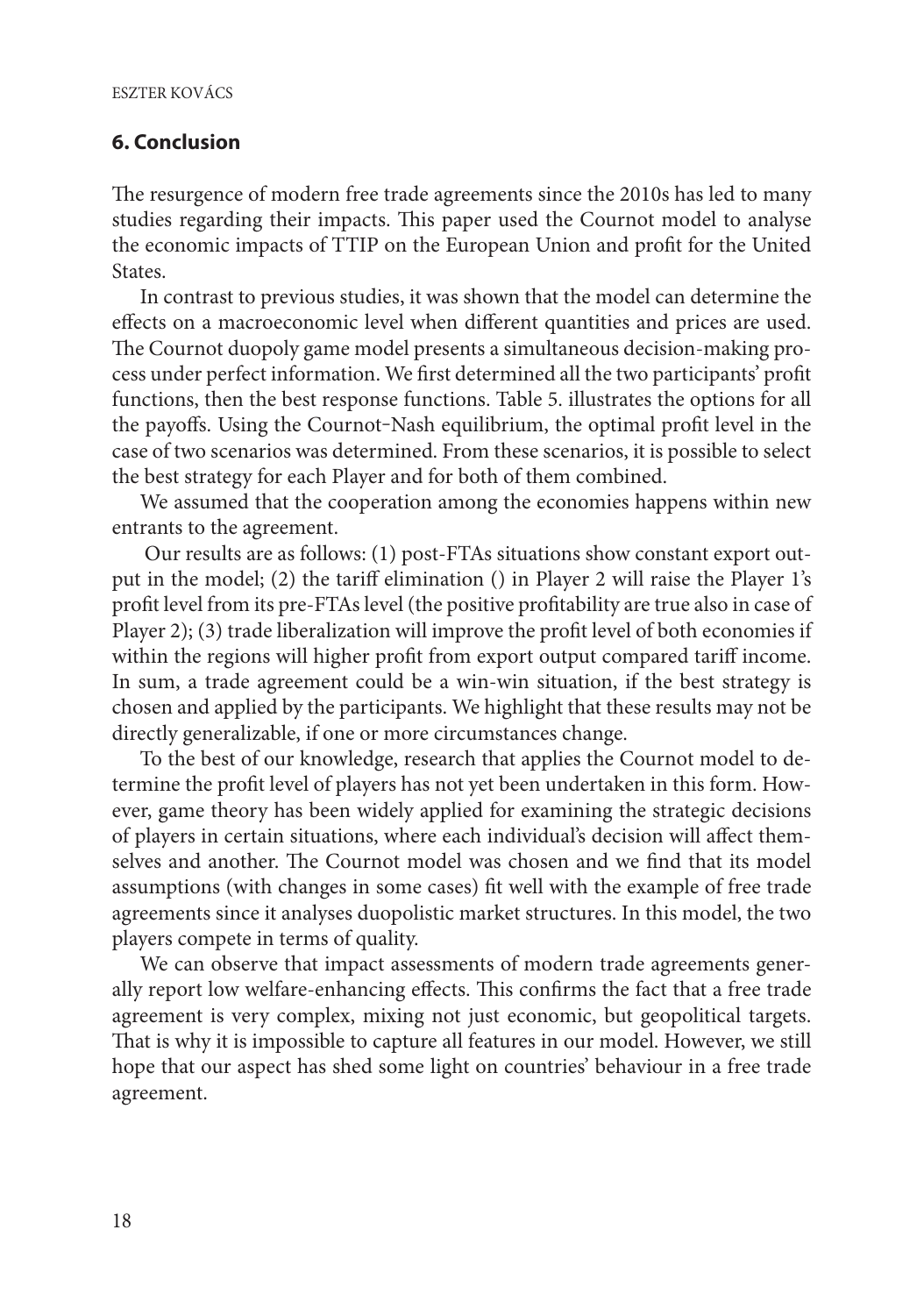*Acknowledgements*

The present publication is the outcome of the project "From Talent to Young Researcher project aimed at activities supporting the research career model in higher education", identifier EFOP-3.6.3-VEKOP-16-2017-00007 supported by the European Union, Hungary and the European Social Fund.

## **Appendix**

| $WTO+$                       | WTO-X                          |                              |  |
|------------------------------|--------------------------------|------------------------------|--|
| · Tariffs Industrial goods   | · Anti-corruption              | · Financial assistance       |  |
| · Tariffs agricultural goods | · Competition policy           | · Health                     |  |
| · Customs administration     | · Environmental laws           | · Human Rights               |  |
| · Export taxes               | $\cdot$ TPR                    | · Illegal immigration        |  |
| · SPS measures               | · Investment measures          | · Illicit drugs              |  |
| · State trading enterprises  | · Labour market regulation     | · Industrial cooperation     |  |
| · TBT measures               | · Movement of capital          | · Information society        |  |
| · Countervailing measures    | · Consumer protection          | $\cdot$ Mining               |  |
| · Anti-dumping               | · Data protection              | · Money laundering           |  |
| · State aid                  | · Agriculture                  | · Nuclear safety             |  |
| · Public procurement         | · Approximation of legislation | · Political dialogue         |  |
| · TRIMS measures             | · Audiovisual                  | · Public administration      |  |
| $\cdot$ GATS                 | · Civil protection             | · Regional cooperation       |  |
| · TRIPS                      | · Innovation policies          | · Research and<br>technology |  |
|                              | · Cultural cooperation         | $-SMEs$                      |  |
|                              | · Economic policy dialogue     | · Social Matters             |  |
|                              | · Education and training       | · Statistics                 |  |
|                              | · Energy                       | · Taxation                   |  |
|                              |                                | · Terrorism                  |  |
|                              |                                | · Visa and asylum            |  |

## **Appendix 1. Categorization of WTO+ and WTO-X provisions**

Source: author's elaboration based on Hofmann-Osnago-Ruta (2017)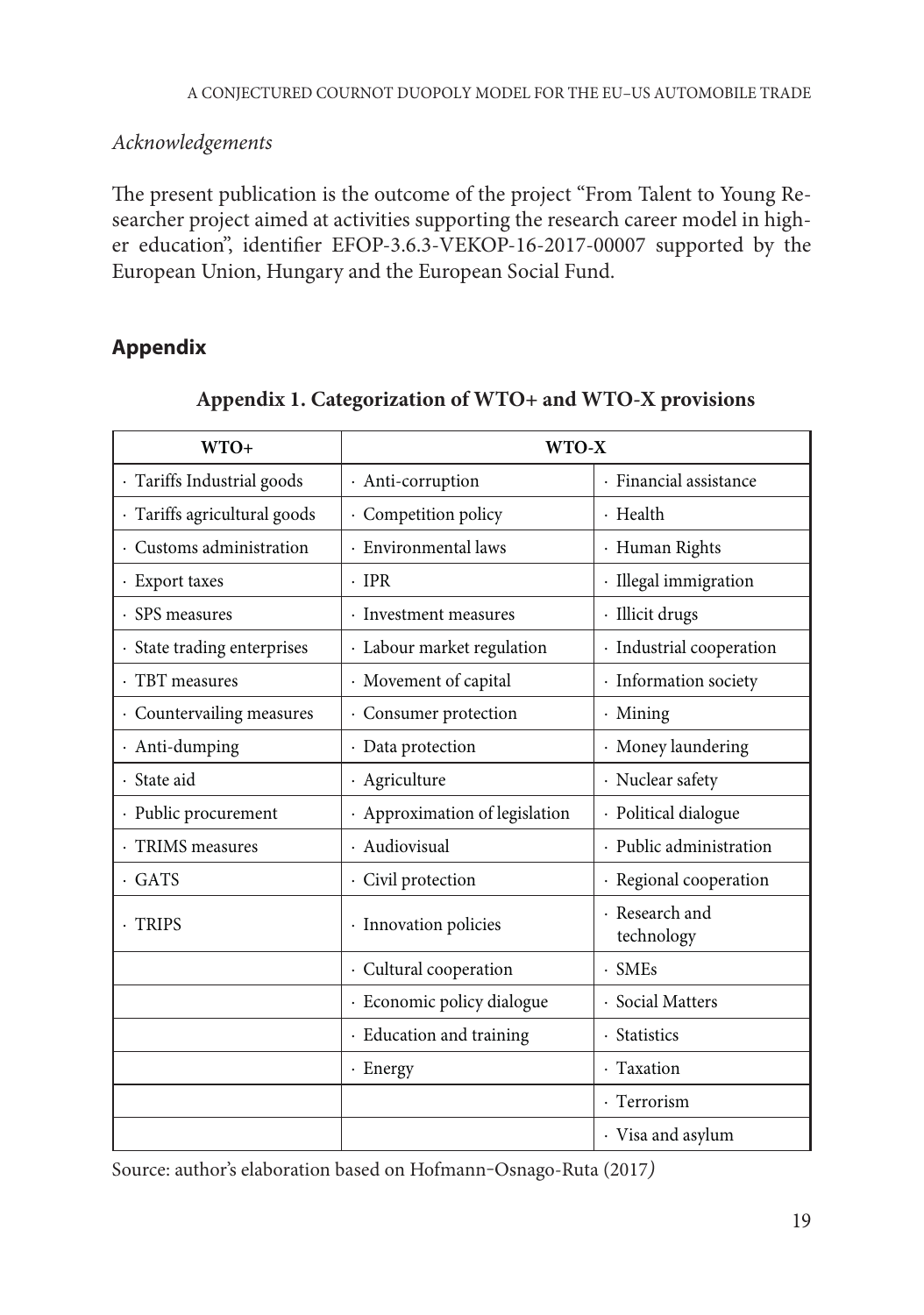| i.             | EU and US respectively with the index $i = 1, 2$                            |
|----------------|-----------------------------------------------------------------------------|
| t              | Periods representing pre and post FTAs                                      |
| $p_i^t$        | Product's unit price in Player i                                            |
| $c_i^t$        | Tariff unit cost of Player i                                                |
| $q_i^t$        | Player i's total automotive export output in terms of s                     |
| $Q_i^t$        | Total automotive export quantity for the two countries in terms of s        |
| $a_i^t, b_i^t$ | Coefficient of a variable in the revenue function for Player i              |
| $r_i^t$        | Reaction function of Player i for period t                                  |
| $\pi_i^t$      | Automotive export profit function of period t for Player i                  |
| $R_i^t$        | Countries total automotive export revenue function of period t for Player i |
| $C_i^t$        | Countries total automotive export cost function of period t for Player i    |

**Appendix 2. List of mathematical symbols and notations Appendix 2. List of mathematical symbols and notations**

Source: author's elaboration *Source: author's elaboration*

#### **References**

- Aichele, R. et al. (2014) *Going Deep: The Trade and Welfare Effects of TTIP.* CESifo Working Papers No. 5150.
- Arkolakis, C. et al. (2012) New Trade Models, Same Old Gains?. *The American Economic Review,* 102(1), 94-130. https://doi.org/10.1257/aer.102.1.94
- Baggs, J. & Brander, J. (2006) Trade Liberalization, Profitability, and Financial Leverage. *Journal of International Business Studies*, 37(2), 196-211.

https://doi.org/10.1057/palgrave.jibs.8400183

- Bagwell, K. & Staiger, R. (2009) *The economics of trade agreements in the linear cournot delocation model.* National Bureau of Economic Research, Working Paper 15492. https://doi.org/10.3386/w15492
- Balassa, B. (1961) *The Theory of Economic Integration.* Homewood: Richard D. Irwin. https://doi.org/10.1111/j.1467-6435.1961.tb02365.x
- Baldwin, R. (2006) Multilateralising Regionalism: Spaghetti Bowls and Building Blocks on the Path to Global Free Trade. *World Economy,* 29(11), 1451-1518. https://doi.org/10.1111/j.1467-9701.2006.00852.x
- Berden, K. et al. (2009) *Non-Tariff Measures in EU-US Trade and Investment An Economic Analysis.* Final Report for EC DG-Trade, ECORYS, Rotterdam.
- Blahó, A. (2004) *Világgazdaságtan 2.* Budapest: Aula Kiadó.
- Bond, E. & W. Park, J. H. (2002) Gradualism in Trade Agreements with Asymmetric Countries. *Review of Economic Studies*, 69, 379-406. https://doi. org/10.1111/1467-937X.00210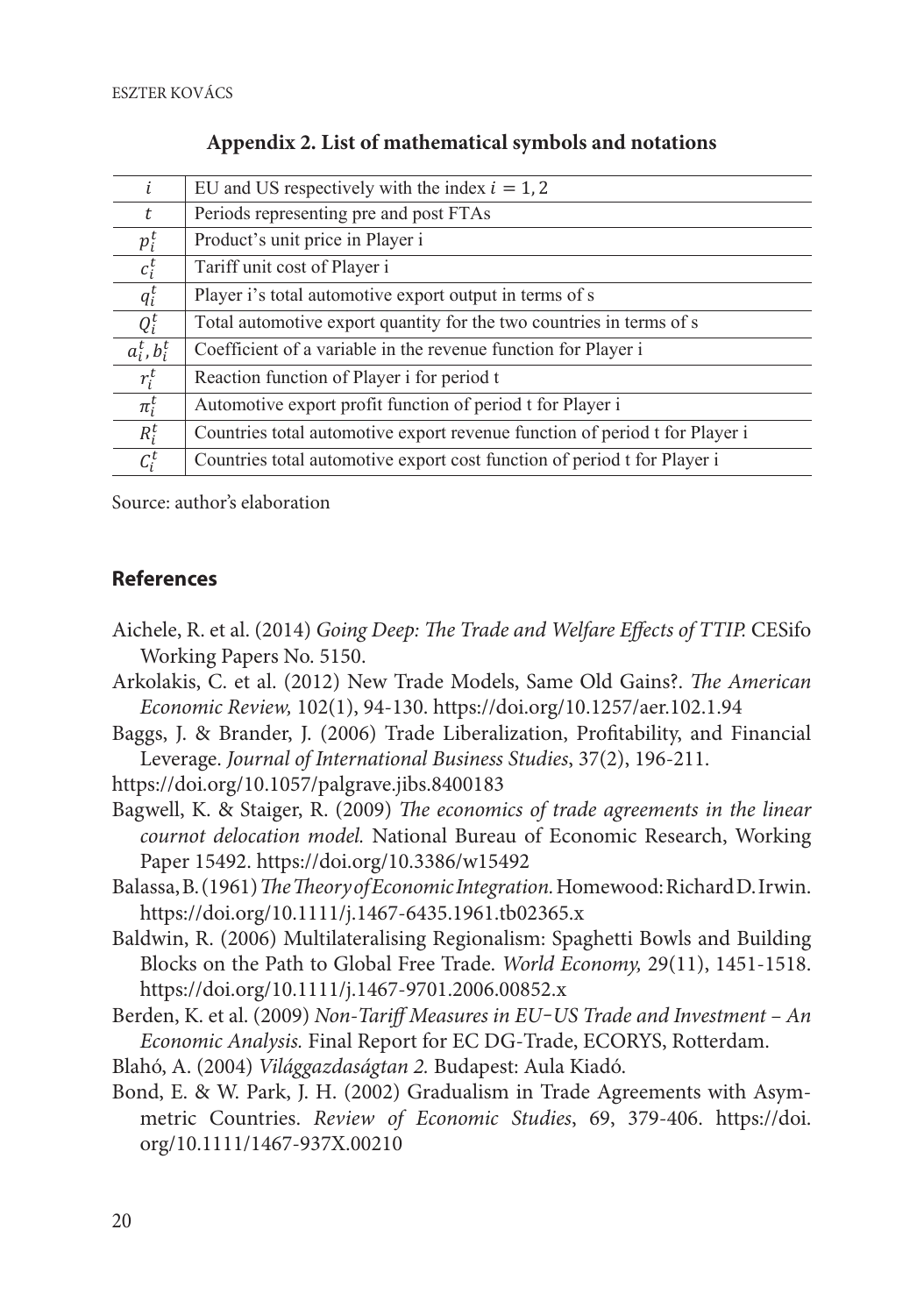- Brander, J. A. & Spencer, B. J. (1984) Trade Welfare: Tariffs and Cartels. *Journal of International Economics,* 16, 227-242. https://doi.org/10.1016/S0022- 1996(84)80002-
- Canis, B. & Lattanzio, R. K. (2014) *U.S.and EU motor vehicle standards: Issues for transatlantic trade negotiations.* CRS Report, 7-5700 R43399.
- CEPR (2013) *Estimating the Economic Impact on the UK of a Transatlantic Trade and Investment Partnership (TTIP) Agreement between the European Union and the United States.* Final Project Report, Centre for Economic Policy Research, Reference P2BIS120020.
- Collie, D. R. (1991) Export Subsidies and Countervailing Tariffs. *Journal of International Economics,* 31, 309-324. https://doi.org/10.1016/0022-1996(91)90041-4
- Collie, D. R. (2020) Maximum-revenue tariffs versus free trade. *Scottish Journal of Political Economy,* 67, 442-447. https://doi.org/10.1111/sjpe.12245
- Dixit, A. (1984) International trade policy for oligopolistic industries. *The Economic Journal,* 94, 1-16. https://doi.org/10.2307/2232651
- Eaton, J. & Grossmann, G. M. (1986) Optimal Trade and Industrial Policy under Oligopoly. *Quarterly Journal of Economics,* 101, 383-106. https://doi. org/10.2307/1891121
- European Parliament (2015) *The Transatlantic Trade and investment Partnership (TTIP): Challenges and Opportunities for the Internal Market and Consumer Protection in the Area of Motor Vehicles.* Study for the IMCO Committee. Policy Department A: Economic and Scientific Policy.
- Eurostat (2021) *EU27 (from 2020) trade by SITC product group.* ext\_st\_eu-27\_2020sitc (2021.03.18.). https://appsso.eurostat.ec.europa.eu/nui/show.do? dataset=ext\_st\_eu27\_2020sitc&lang=en
- Felbermayr, G. et al. (2013) *Transatlantic Trade and Invetment Partnership (TTIP): Who benefits from a free trade deal?* Part 1: Macroeconomic Effects, Bertelsmann Stiftung, Global Economic Dynamics (GED) Team, Gütersloh. Fratianni, M. & Pattison, J. (1982) The economics of international organizations. *Kyklos,* 35(3), 244-262. https://doi.org/10.1111/j.1467-6435.1982. tb00165.x
- Francois, J. F. et al. (2013) Market Structure in Multisector General Equilibrium Models of Open Economies, in Handbook of *Computable General Equilibrium Modeling*, ed. by P. Dixon and D. Jorgenson, Amsterdam: Elsevier. https://doi. org/10.1016/B978-0-444-59568-3.00024-9
- Fontagné, L. et al. (2013) *Transatlantic Trade: Whither Partnership, Which Economic Consequences?* CEPII Policy Brief No.1.
- Hardin, G. (1968) The Tragedy of the Commons. *Science,* 162(3859), 1243-1248. https://doi.org/10.1126/science.162.3859.1243 Harsányi, J. C. & Selten, R. (1988) *A General Theory of Equilibrium in Games.* London: MIT Press.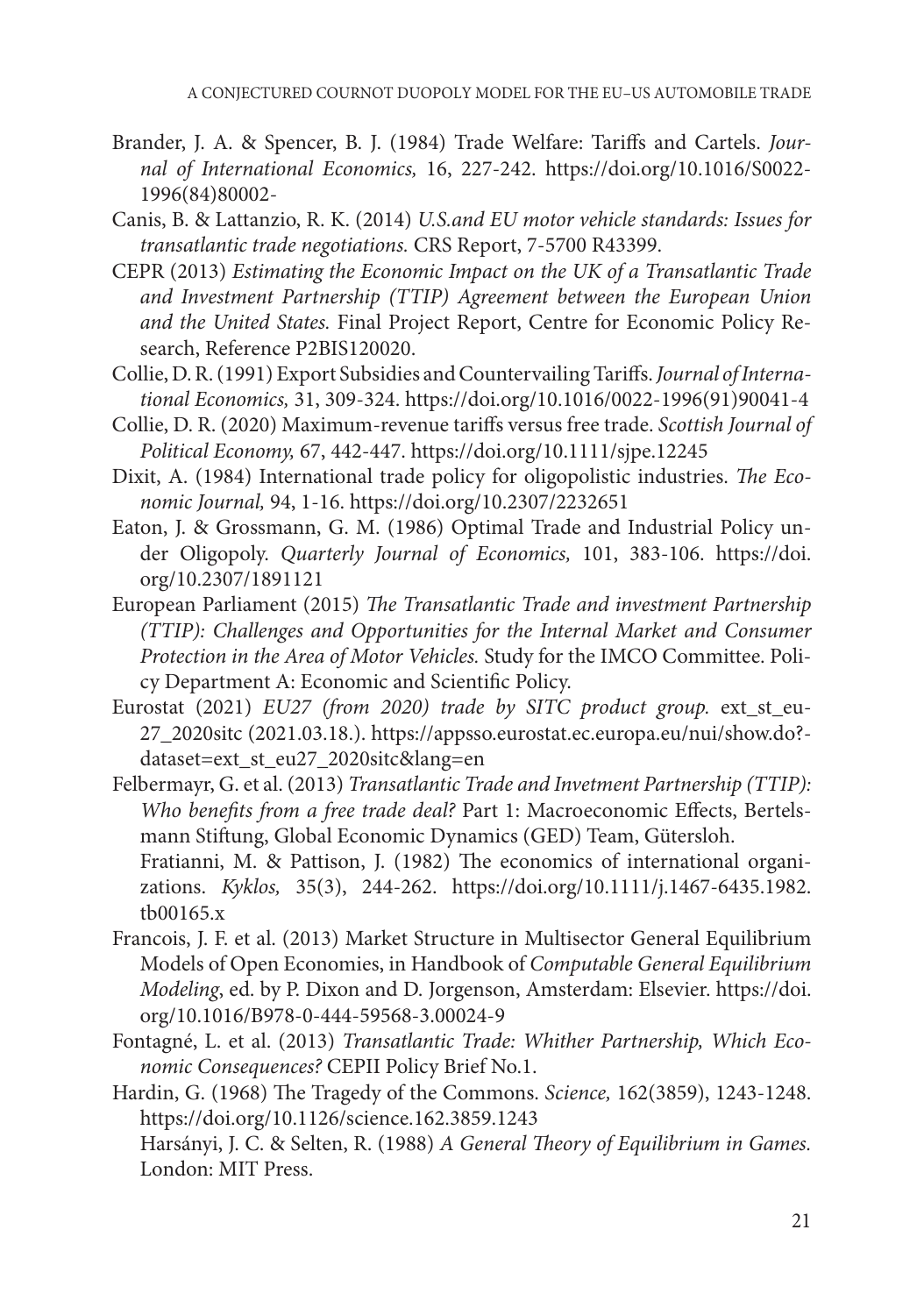- Helpman, E. & Krugman, P. R. (1989) *Trade policy and market structure.* Cambridge: MIT Press.
- Hofmann, C. et al. (2017) *Horizontal Depth: A New Database on the Content of Preferential Trade Agreements.* Policy Research Working Paper 7981, World Bank. https://doi.org/10.1596/1813-9450-7981
- Hollis, A. (2003) Industrial Concentration, Output, and Trade: An Empirical Exploration. *Review of Industrial Organization*, Springer, The Industrial Organization Society, 22, 103-119. https://doi.org/10.1023/A:1022903018196
- Horn, H. et al. (2010) Beyond the WTO? An anatomy of EU and US preferential trade agreements. *The World Economy.* 33, 1565-1588. https://doi.org/10.1111/ j.1467-9701.2010.01273.x
- Jinji, N. & Mizoguchi, Y. (2015) *Rules of Origin and Technology Spillovers from Foreign Direct Investment under International Duopoly.* Discussion papers e-15- 012, Graduate School of Economics, Kyoto University.
- Johnson, H. (1953) Optimum tariffs and retaliation. *Review of Economic Studies* 21, 142–153. https://doi.org/10.2307/2296006
- Kapás, J. (2017) *Vezetői közgazdaságtan.* Debrecen: Debreceni Egyetemi Kiadó.
- Kreps, D. M. (2005) *Játékelmélet és közgazdasági modellezés.* Budapest: Nemzeti Tankönyvkiadó.
- Krugman, P. R. & Obstfeld, M. (1994) *International economics. Theory and Policy.* New York: Harper Collins College Publishers.
- Kutasi, G. et. al. (2014) Az USA-EU kereskedelmi tárgyalások várható hatása a magyar növekedésre. *Külgazdaság,* 58(7-8), 58-85.
- Markusen, J. R. (2002) *Multinational Firms and the Theory of International Trade.* Cambridge: MIT Press. https://doi.org/10.7551/mitpress/4797.001.0001
- Meade, J. (1955) *Trade and Welfare.* London: Oxford University Press.
- Mészáros, J. (2003) *Játékelmélet.* Budapest: Gondolat Kiadó.
- Molnár, S. & Szidarovszki, F. (2010) *Játékelmélet: Többcélú optimalizáció, konfliktuskezelés, differenciáljátékok.* Budapest: ComputerBooks Kiadó.
- Mrázová, M. (2011) *Trade agreements when profits matter.* Job market paper. MES and CEP, London School of Economics.
- Myerson, R. B. (1997) *Game Theory: Analysis of Conflict.* Cambridge: Harvard University Press.
- Neumann, J. & Morgenstein, O. (1944) *Theory of Games and Economic Behaviour.* Princeton: Princeton University Press.
- Olson, M. (1965) *The logic of collective action.* Cambridge: Harvard University Press.
- Ossa, R. (2015) Why Trade Matters After All. *Journal of International Economics*, 97, 266–277. https://doi.org/10.1016/j.jinteco.2015.07.002